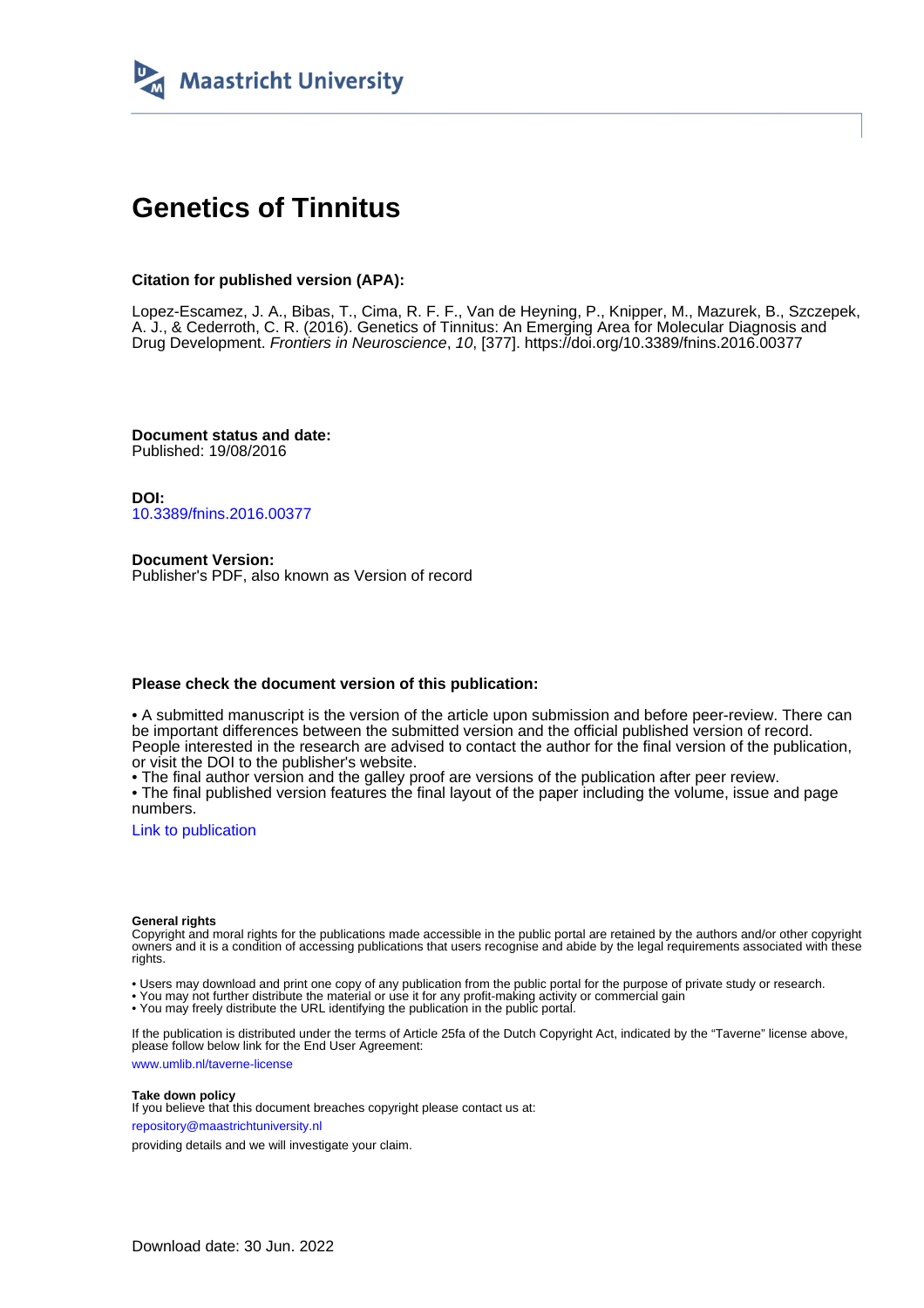



# Genetics of Tinnitus: An Emerging [Area for Molecular Diagnosis and](http://journal.frontiersin.org/article/10.3389/fnins.2016.00377/abstract) Drug Development

[Jose A. Lopez-Escamez](http://loop.frontiersin.org/people/186429/overview) $^{\text{\tiny{\textit{1,2}}} *}$ , [Thanos Bibas](http://loop.frontiersin.org/people/310417/overview) $^{\text{\tiny{\textit{3,4}}}}$ , [Rilana F. F. Cima](http://loop.frontiersin.org/people/189958/overview) $^{\text{\tiny{\textit{5}}}}$ , [Paul Van de Heyning](http://loop.frontiersin.org/people/339074/overview) $^{\text{\tiny{\textit{6}}}}$ , [Marlies Knipper](http://loop.frontiersin.org/people/97053/overview)<sup>7</sup>, [Birgit Mazurek](http://loop.frontiersin.org/people/34723/overview)<sup>8</sup>, [Agnieszka J. Szczepek](http://loop.frontiersin.org/people/34732/overview)<sup>9</sup> and [Christopher R. Cederroth](http://loop.frontiersin.org/people/288539/overview)<sup>10\*</sup>

<sup>1</sup> Otology and Neurotology Group, Department of Genomic Medicine, Pfizer - Universidad de Granada - Junta de Andalucía Centro de Genómica e Investigación Oncológica, PTS, Granada, Spain, <sup>2</sup> Department of Otolaryngology, Instituto de Investigación Biosanitaria ibs.GRANADA, Complejo Hospital Universitario Granada, Granada, Spain, <sup>3</sup> 1st Department of Otolaryngology, National and Kapodistrian University of Athens, Hippocrateion Hospital, Athens, Greece, <sup>4</sup> Ear Institute, UCL, London, UK, <sup>5</sup> Department of Clinical Psychological Science, Maastricht University, Maastricht, Netherlands, <sup>6</sup> University Department ENT and Head and Neck Surgery, Antwerp University Hospital, University of Antwerp, Antwerp, Belgium, <sup>7</sup> Hearing Research Centre Tübingen, Molecular Physiology of Hearing, Tübingen, Germany, <sup>8</sup> Tinnitus Center, Charité-Universitätsmedizin Berlin, Berlin, Germany, <sup>9</sup> Department of ORL, Charité-Universitätsmedizin Berlin, Berlin, Germany, <sup>10</sup> Experimental Audiology, Department of Physiology and Pharmacology, Karolinska Institutet, Stockholm, Sweden

#### **OPEN ACCESS**

#### Edited by:

Jianxin Bao, Northeast Ohio Medical University, USA

#### Reviewed by:

Yiwen Zheng, University of Otago, New Zealand Brian Allman, University of Western Ontario, Canada

#### \*Correspondence:

Jose A. Lopez-Escamez [antonio.lopezescamez@genyo.es](mailto:antonio.lopezescamez@genyo.es) Christopher R. Cederroth [Christopher.cederroth@ki.se](mailto:Christopher.cederroth@ki.se)

#### Specialty section:

This article was submitted to Perception Science, a section of the journal Frontiers in Neuroscience

Received: 30 March 2016 Accepted: 03 August 2016 Published: 19 August 2016

#### Citation:

Lopez-Escamez JA, Bibas T, Cima RFF, Van de Heyning P, Knipper M, Mazurek B, Szczepek AJ and Cederroth CR (2016) Genetics of Tinnitus: An Emerging Area for Molecular Diagnosis and Drug Development. Front. Neurosci. 10:377. doi: [10.3389/fnins.2016.00377](http://dx.doi.org/10.3389/fnins.2016.00377)

Subjective tinnitus is the perception of sound in the absence of external or bodily-generated sounds. Chronic tinnitus is a highly prevalent condition affecting over 70 million people in Europe. A wide variety of comorbidities, including hearing loss, psychiatric disorders, neurodegenerative disorders, and temporomandibular joint (TMJ) dysfunction, have been suggested to contribute to the onset or progression of tinnitus; however, the precise molecular mechanisms of tinnitus are not well understood and the contribution of genetic and epigenetic factors remains unknown. Human genetic studies could enable the identification of novel molecular therapeutic targets, possibly leading to the development of novel pharmaceutical therapeutics. In this article, we briefly discuss the available evidence for a role of genetics in tinnitus and consider potential hurdles in designing genetic studies for tinnitus. Since multiple diseases have tinnitus as a symptom and the supporting genetic evidence is sparse, we propose various strategies to investigate the genetic underpinnings of tinnitus, first by showing evidence of heritability using concordance studies in twins, and second by improving patient selection according to phenotype and/or etiology in order to control potential biases and optimize genetic data output. The increased knowledge resulting from this endeavor could ultimately improve the drug development process and lead to the preventive or curative treatment of tinnitus.

Keywords: epidemiology, genetic, hearing loss, tinnitus, meniere's disease, phenotyping, subtype

### INTRODUCTION

Tinnitus, the perception of a phantom sound, affects nearly 15% of the population. It can severely affect quality of life in 3–6% of the population, becoming chronically bothersome, and incapacitating [\(Davis and Refaie, 2000\)](#page-10-0). From the social perspective, tinnitus leads to a loss of productivity and increases the risk of receiving a disability pension [\(Friberg et al., 2012\)](#page-11-0).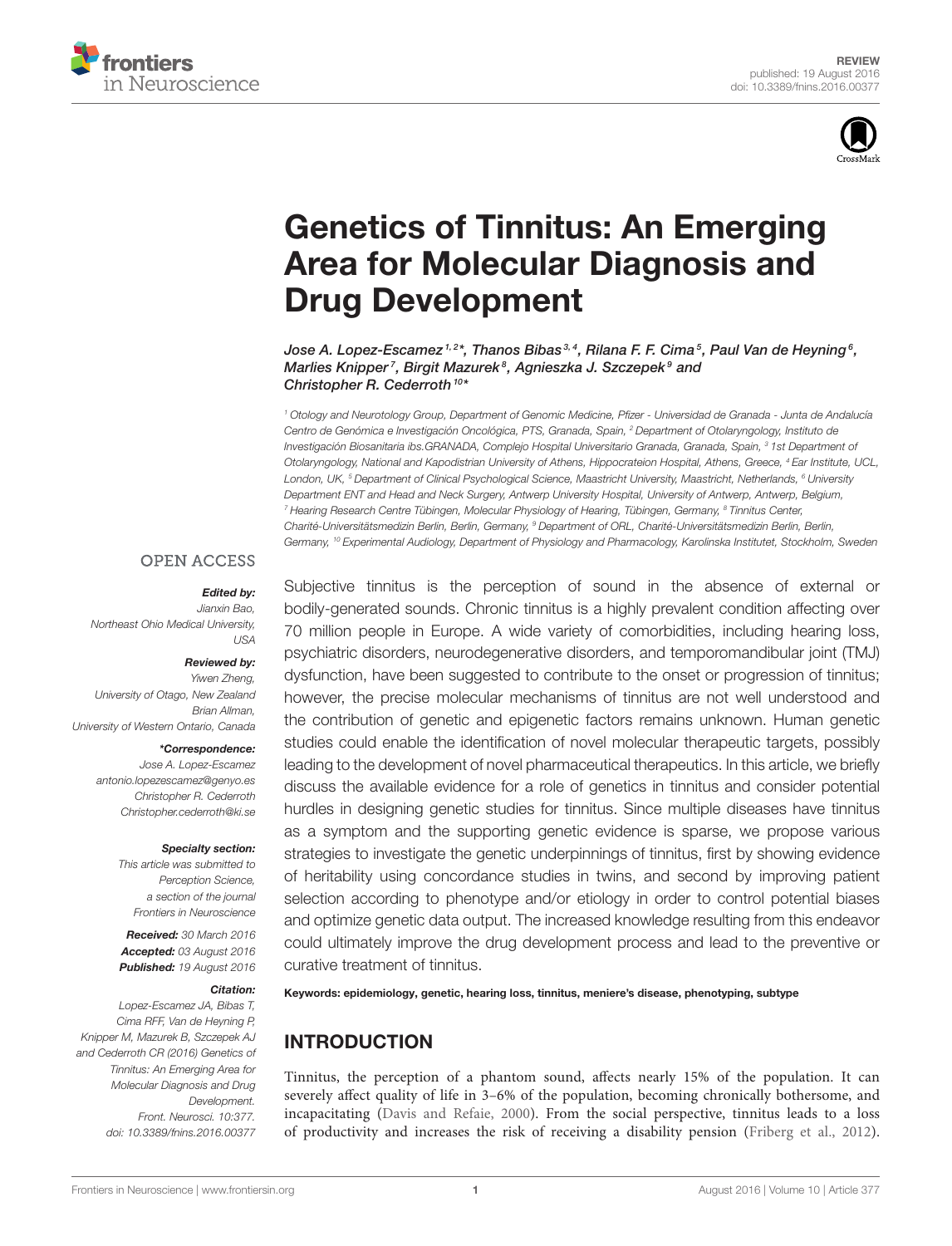Tinnitus varies on the perceptional level, ranging from beeping, hissing, ringing, and buzzing to drumming sounds. Tinnitus can be objective (generated by the ear and perceived by external people) or subjective (only perceived by the concerned individual), pulsatile (synchronous or asynchronous), constant or intermittent, loud or faint, perceived in one or both ears, or within the head. Despite the fact that noise overexposure is most frequently associated with tinnitus (15%) (Nicolas-Puel et al., [2006\)](#page-12-0), tinnitus may be associated with many conditions other than dysfunction of the auditory system (e.g., obesity, diabetes, smoking, alcohol consumption, neck pain, allergies, thyroid dysfunction, brain tumors, temporomandibular joint (TMJ) dysfunction and as a side effect of several medications) [\(Baguley et al., 2013\)](#page-10-1). Tinnitus often coincides with severe psychological dysfunction. Anxiety, depression, and disruptions in the execution of cognitive and attention tasks are frequently reported. Another symptom commonly associated with tinnitus is a decreased tolerance to loud sounds (hyperacusis), which is observed in 40–55% of patients with tinnitus [\(Baguley, 2003;](#page-10-2) [Schecklmann et al., 2014\)](#page-12-1). Tinnitus can be categorized based on psychoacoustic features and the levels of severity, psychological distress, and daily life disability. According to its duration, tinnitus is often assessed as follows: up to 3 months of duration is considered "acute" between 3 and 12 months "subacute" and more than 1 year is considered "chronic." At present, there are no effective drugs for tinnitus while the need for effective treatments is likely to increase [\(Cederroth et al., 2013\)](#page-10-3). The lack of treatment success in clinical trials has been attributed to the heterogeneity of clinical conditions associated with tinnitus. Genetic studies would help in identifying diagnostic markers for subgroups of tinnitus patients (subtypes) or markers of resistance to treatment in order to improve the selection of subjects and optimize treatment outcome. In addition, since the current pipeline of drugs to treat tinnitus is rather small [\(Cederroth et al.,](#page-10-3) [2013\)](#page-10-3), genetic studies could provide additional targets for drug development.

In this article, we briefly present the current evidence regarding heritability in tinnitus, the hypothetical pathophysiological mechanisms of tinnitus and the underlying challenges of tinnitus phenotyping. We next propose different approaches toward the genetic elucidation of tinnitus including the analysis of concordance in twins, familial aggregation studies, exome sequencing in families with multiple cases, and sequencing studies in cohorts of patients with extreme phenotypes. We suggest that tinnitus subtyping strategies based on precise definition of phenotypes would favor the selection of homogeneous groups of tinnitus patients with matching controls that might serve as a solid basis for genetic studies.

### GENETIC CONTRIBUTION TO TINNITUS: THE MISSING EVIDENCE

There is a lot of evidence to support a genetic contribution for complex disorders: differences in the prevalence according to the ethnic background, familial aggregation, and higher concordance in monozygotic twins than in dizygotic twins. In this section, we address each of these in the context of tinnitus.

The prevalence of tinnitus ranges from 6 to 30%, while the prevalence of severe tinnitus ranges from 0.7 to 16% in the same studies [\(Cooper, 1994;](#page-10-4) [Sindhusake et al., 2003;](#page-12-2) [Hasson et al., 2010;](#page-11-1) [Krog et al., 2010;](#page-11-2) [Michikawa et al., 2010;](#page-12-3) [Nondahl et al., 2010;](#page-12-4) [Shargorodsky et al., 2010;](#page-12-5) [Engdahl et al., 2012;](#page-10-5) [McCormack et al.,](#page-12-6) [2014;](#page-12-6) [Park et al., 2014;](#page-12-7) [Gallus et al., 2015\)](#page-11-3). This wide range likely reflects the large number of questions that have been used to define tinnitus, which makes the genetic basis of tinnitus difficult to determine. An age-dependent increase in the prevalence of tinnitus is seen across all studies, with a peak in the seventh decade of life [\(Gopinath et al., 2010;](#page-11-4) [Shargorodsky et al., 2010;](#page-12-5) [Park et al., 2014\)](#page-12-7). There is no agreement on whether there is a gender bias, but there is a tendency for males to be more affected than women [\(Cooper, 1994;](#page-10-4) [Sindhusake et al., 2003;](#page-12-2) [Hasson et al.,](#page-11-1) [2010;](#page-11-1) [Krog et al., 2010;](#page-11-2) [Michikawa et al., 2010;](#page-12-3) [Nondahl et al.,](#page-12-4) [2010;](#page-12-4) [Shargorodsky et al., 2010;](#page-12-5) [Engdahl et al., 2012;](#page-10-5) McCormack et al., [2014;](#page-12-6) [Park et al., 2014;](#page-12-7) [Gallus et al., 2015\)](#page-11-3).

With regard to ethnic differences, studies performed in Egypt [\(Khedr et al., 2010\)](#page-11-5), Japan [\(Michikawa et al., 2010\)](#page-12-3), and Nigeria [\(Lasisi et al., 2010\)](#page-11-6) suggest that the prevalence is broadly the same. However, one study reported a higher prevalence of tinnitus in non-Hispanic whites than in other racial or ethnic groups in the U.S. [\(Shargorodsky et al., 2010\)](#page-12-5). Additional ethnic studies are needed to infer potential genetic influences on tinnitus.

**[Table 1](#page-3-0)** presents a summary of human genetic studies for tinnitus. Most of them were genotyping studies with a small sample size (54–288) on candidate genes including KCNE1, KCNE3, GDNF, BDNF, COCH, and SLC12A [\(Sand et al., 2010,](#page-12-8) [2011,](#page-12-9) [2012a,](#page-12-10)[b;](#page-12-11) [Gallant et al., 2013\)](#page-11-7). Overall, no associations were found with one exception [\(Pawelczyk et al., 2012\)](#page-12-12). The small sample size and the paucity of patient characterization (tinnitus only being characterized as chronic) could account for these outcomes. For instance, the study by [Sand et al. \(2010\)](#page-12-8) included 201 German patients with "chronic tinnitus" and no controls. The authors used public genotyping data from other studies as control subjects, without any ancestry-informative markers to prevent population stratification. [Pawelczyk et al.](#page-12-12) [\(2012\)](#page-12-12) conducted a case-control study in Poland including 626 subjects exposed to occupational noise (128 with tinnitus and 498 without tinnitus). While they reported an association with the SNP rs915539 in normal hearing subjects ( $p = 0.005$ ), no ancestry-informative markers were used and the current standards in genetic association studies require a replication in another association study with an independent population, something that to our knowledge has not been yet reported.

Studies on familial tinnitus are scarce. A large study analyzed the occurrence of familial tinnitus within 198 European families [\(Hendrickx et al., 2007\)](#page-11-8). The authors found a familial correlation between siblings reaching 0.16, and the finding was independent of differences in age, gender, and hearing threshold. Using a Cox proportional model, the risk of developing tinnitus was estimated to be 1.7 times higher in siblings with tinnitus than that observed in families without tinnitus, after correcting for risk factors [\(Hendrickx et al., 2007\)](#page-11-8). However, the authors reasoned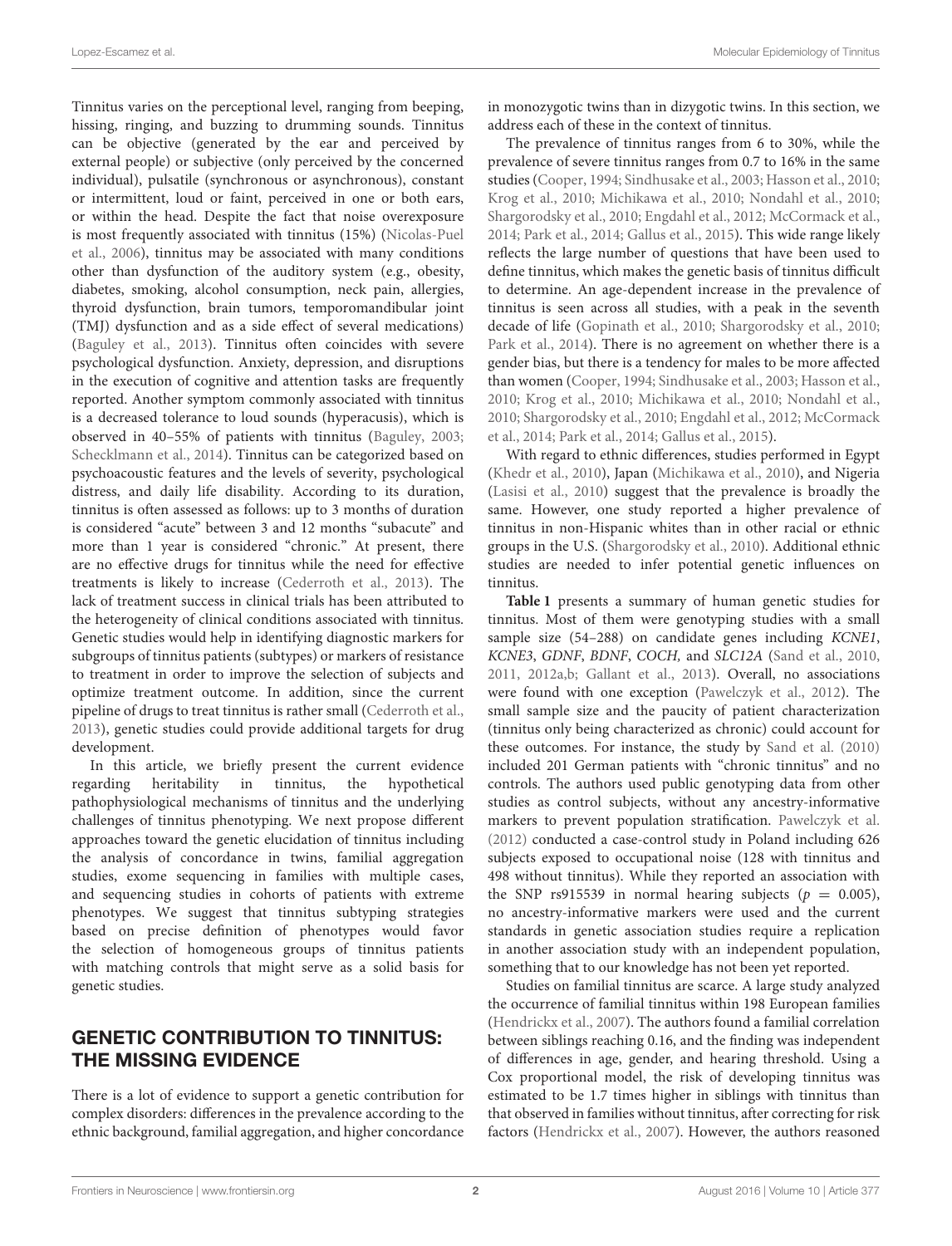| <b>Tinnitus property</b>         | <b>HL</b>          | Size of the<br>population        | <b>Reported gene</b> | Design               | <b>Associations</b>                                 | <b>References</b>      |
|----------------------------------|--------------------|----------------------------------|----------------------|----------------------|-----------------------------------------------------|------------------------|
| Tinnitus associated<br>with NIHL | Occupational Noise | $N = 626$ (128 with<br>tinnitus) | KCNE1, SLC12A2       | Genotyping           | KCNE1 associated with<br>tinnitus independent of HL | Pawelczyk et al., 2012 |
| Chronic                          | Controlled         | $N = 240$                        | <b>GDNF, BDNF</b>    | Genotyping           | None                                                | Sand et al., 2012b     |
| Chronic                          | Controlled         | $N = 95$                         | KCTD <sub>12</sub>   | Genotyping           | None                                                | Sand et al., 2012a     |
| Chronic                          | Not reported       | $N = 201$                        | KCNE1                | Genotyping           | None                                                | Sand et al., 2010      |
| <b>Unknown</b>                   | All                | $N = 54$                         | SLC6A4               | Genotyping           | None                                                | Deniz et al., 2010     |
| Chronic                          | Not reported       | $N = 288$                        | KCNE3                | Sanger sequencing    | None                                                | Sand et al., 2011      |
| Tinnitus associated<br>with HFHL | <b>HFHL</b>        | $N = 1$ family                   | COCH                 | Linkage analysis     | Single family study                                 | Gallant et al., 2013   |
| <b>Unknown</b>                   | All                | $N = 28.066$                     | None                 | Familial aggregation | Population-based study                              | Kvestad et al., 2010   |
| <b>Unknown</b>                   | Not reported       | $N = 198$ families               | None                 | Familial aggregation | Multiple family study                               | Hendrickx et al., 2007 |

<span id="page-3-0"></span>

|  | TABLE 1   Available human genetic studies on tinnitus. |  |  |
|--|--------------------------------------------------------|--|--|
|--|--------------------------------------------------------|--|--|

HL, Hearing loss.

that this could be simply due to the fact of raising awareness on tinnitus within the family. The selection of multicase families with tinnitus for exome sequencing studies to search for rare variants with a high penetrant effect has not been explored.

To the best of our knowledge, there is no published work on the concordance, or heritability of tinnitus from twin studies. Such studies could appropriately address the issue of sibling influences on awareness and provide solid evidence on whether or not there is a genetic contribution to tinnitus. Heritability is an estimation of the genetic contribution in relation to the phenotypic variability for a particular trait that occurs within populations. The variation in the phenotype for a particular trait in a population arises from differences in the genotype and environmental variation. Falconer's formula for estimating heritability is based on the concordance rates among monozygotic and dizygotic twins:

$$
h^2 = 2^*(rMZ - rDZ)
$$
 (1)

where  $h^2$  is the heritability or the proportion of variance due to genetic factors and r is the correlation coefficient between MZ and DZ twins. Heritability values have a theoretical range of 0–1.5. In general, it is considered that a trait has a genetic component if  $h^2$  is between 0.5 and 1. With this approach in mind, we have initiated a study to evaluate the concordance of tinnitus in twins and ongoing data collection is in s[upport of a](#page-11-10) genetic contribution to some forms of tinnitus.

### TINNITUS PHENOTYPING: NEEDLE IN A HAYSTACK?

A major limitation in genetic association studies, whatever the field of research, is the classification of subjects according to a common phenotype. Tinnitus is considered a symptom. It is thought that the large number of clinical conditions associated with chronic tinnitus has contributed to the unsuccessful clinical trials and genetic studies listed above. An initial suggestion of classification into subgroups was proposed by the Tinnitus Research Initiative in 2010 (Landgrebe et al., [2010\)](#page-11-10) followed by the Tinnitus Holistic Simplified Classification [\(Cianfrone et al., 2015\)](#page-10-7). The Tinnitus Holistic Simplified Classification proposes that tinnitus stems from (i) auditory alterations (Auditory Tinnitus), (ii) complex auditory-somatosensory interactions (Somatosensory Tinnitus), (iii) psychopathological-auditory interactions (Psychopathologyrelated Tinnitus), and (iv) 2 or all of the previous mechanisms (Combined Tinnitus). Others have classified tinnitus into originating either from the auditory system (usually peripheral, rarely central) or from the somatosensory system (head and neck), or a combination of the two [\(Levine and Oron, 2015\)](#page-11-11). Recently, another work has revealed that somatic tinnitus may represent a subtype [\(Ward et al., 2015\)](#page-13-0), being more prevalent in younger groups, unrelated to hearing loss but rather associated with TMJ disorders. Overall, the definition of tinnitus subtypes is still a matter of debate, and no consensus has been found due to the large number of contributing factors, the multitude of etiologies, and the psychoacoustic profiles of tinnitus.

The benefits of subtyping approaches in genetic studies have been shown in a genome-wide association study (GWAS) for major depressive disorders (MDD). The analysis of more than 9000 cases did not yield robustly replicated genetic loci, and it was thought that the heterogeneity contributed to the reduction in the power of the genetic associations. The selection of a severe subtype of MDD with accompanying melancholia allowed the successful mapping of a single gene, namely SIRT1 [\(CONVERGE, 2015\)](#page-10-8). Such stratification of diseases into homogeneous subcategories or subtypes has been successful in reducing genetic background noise and clinical heterogeneity, ultimately helping in the identification of genetic variants [\(Gelernter et al., 2006;](#page-11-12) [Schwartz et al., 2010\)](#page-12-13). Although these approaches may lead to hits that are not applicable to the general population, they may still facilitate (i) the understanding of the mechanisms of specific subcategories of tinnitus, (ii) the development of biological markers of tinnitus subtypes, and (iii) the identification of candidates for drug development.

How can the tinnitus field benefit from genetic studies to improve treatment outcome? While such conceptual approaches are at the forefront of disease treatment, an example can be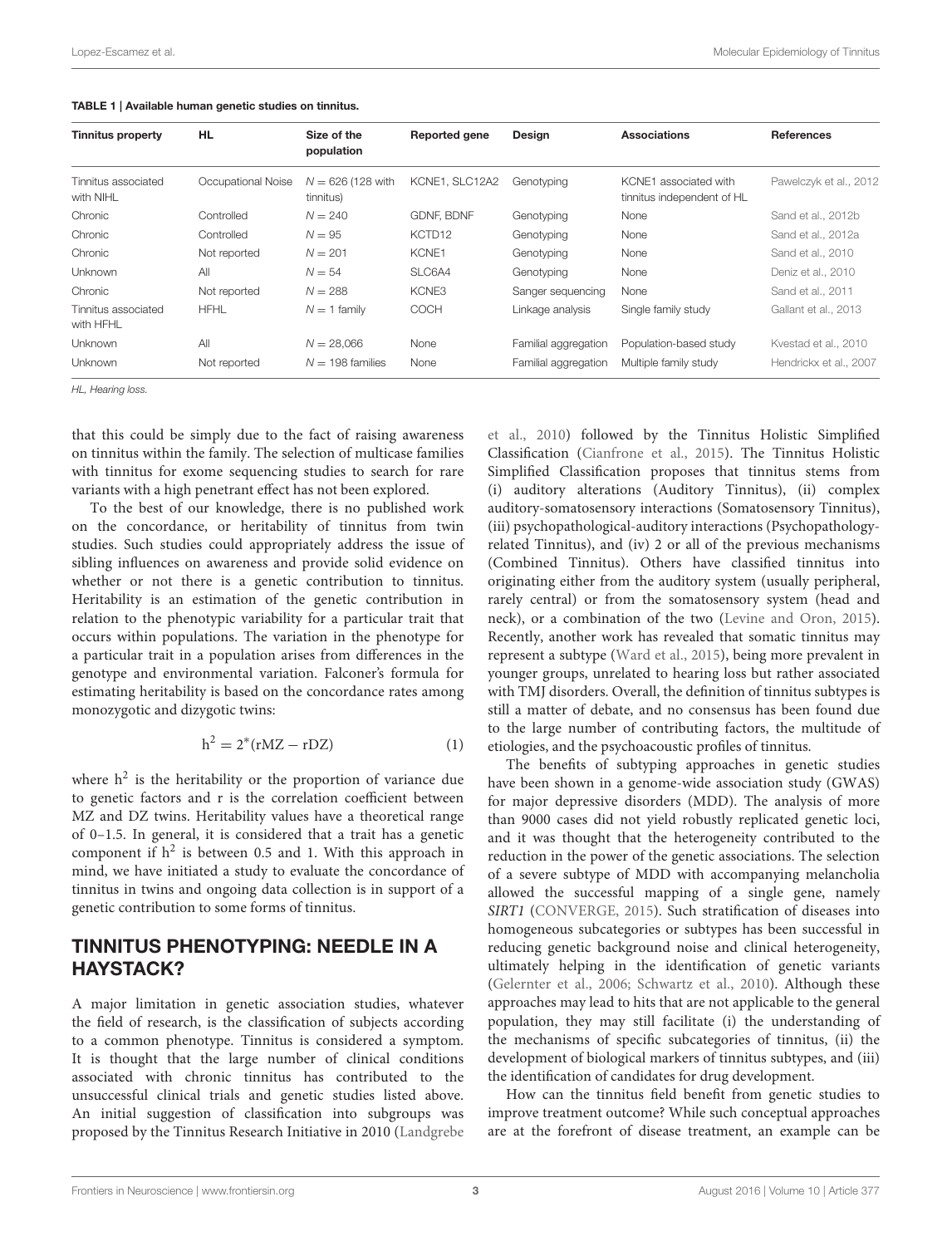provided with ongoing research on a specific subtype of Autism Spectrum Disorder (ASD), namely Phelan-McDermid syndrome, which is a rare disorder with deletions or mutations in the SHANK3 gene. Studies have shown the beneficial use of IGF-1 for neuronal function using cells with the SHANK3 mutations [\(Bozdagi et al., 2013\)](#page-10-9). This approach has been tested on nine children in a pilot study showing the successful therapeutic effects of IGF-1 treatment in improving social behavior and reducing repetitive behavior [\(Kolevzon et al., 2014\)](#page-11-13), whose positive outcomes have also been reported in a preclinical mouse model of autism [\(Bozdagi et al., 2013\)](#page-10-9). Such studies show how genetic studies, coupled with preclinical research, can help in developing targeted treatments for different disease subtypes. Such examples are on rare monogenic disorders, so how can this be applied to tinnitus, which—assuming there is significant heritability—would likely be polygenic? Tinnitus is probably a polygenic condition, however genomic research will reveal whether some subtypes of familial tinnitus, are monogenetically driven.

Several disorders have been categorized into subgroups in order to facilitate the identification of biomarkers and optimize treatment outcomes. Schizophrenia is segregated into subtypes according to the expression of behavioral symptoms (e.g., paranoid, disorganized, catatonic, undifferentiated, and residual). Multiple sclerosis (MS) subtypes, on the other hand, are defined on the basis of time-course development (primary progressive, relapsing-progressive, relapsing-remitting, secondary progressive, transitional progressive), prognosis, and pathogenicity (obtained through the analysis of biopsies) (Bitsch and Brück, [2002\)](#page-10-10). Interestingly, in the case of MS, studies have revealed blood, CSF, and MRI biomarkers associated with particular subgroups. Alzheimers disease is categorized into three subgroups thanks to metabolic profiling [\(Bredesen,](#page-10-11) [2015\)](#page-10-11): inflammatory (presence of specific blood markers), noninflammatory (absence of these blood markers), and cortical (no specific Alzheimer gene detected, but normally associated with zinc deficiency). The value of these biomarkers in clinical practice remains to be established due to the large phenotypic variability.

The above examples possess numerous advantages over tinnitus. First, these are diseases whereas tinnitus is considered a symptom. Second, they rely on available biomarkers from blood, CSF, molecular, and histological profiles. An example of the advantage that these biomarkers provide to the refinement of genetic studies has been shown in bipolar disorders. Bipolar disorders are classified into two major subtypes. Kynurenic acid (KYNA) has been recently identified as a CSF biomarker in both subtypes, and has been associated with a greater history of psychosis. This biomarker provided a powerful advantage in a recent GWAS study involving only 76 patients and 46 controls that identified a single nucleotide polymorphism causing a reduction of sorting nexin 7 (SNX7) expression in astrocytes, leading to higher IL-1β production, and subsequently increasing KYNA in patients carrying this variant [\(Sellgren et al., 2015\)](#page-12-14).

The tinnitus field suffers from a lack of such biomarkers. Current subtyping strategies thus rely on the clinical features of tinnitus (acute vs. chronic, objective vs. subjective, pulsatile vs. nonpulsatile, constant vs. intermittent), taking into account cofactors such as hearing loss, vertigo, headache, psychiatric influences, and somatosensory origins, as well as its triggers (e.g., noise trauma, accident, medication, Ménière's disease). A putative list of factors that need to be taken into account is shown in **[Table 2](#page-4-0)**. Which of these are relevant to tinnitus will only emerge in future clinical and genetic studies.

The selection of individuals for genetic studies will have to consider all the above features, including severity, duration, gender, age, age of onset, pitch, intensity, hearing thresholds, psychological burden, and etiology, to reduce clinical heterogeneity, and to control biases. Categorizing tinnitus subtypes according to tinnitus pitch, severity, and hearing profile might be sufficient, however this needs to be tested. In addition, tinnitus perception may change over time and patients might be classified into a different subtype, or even belong to multiple subtypes (e.g., noise trauma causing unilateral deafness, being initially acute, and then transiting to chronic stages, becoming bilateral with the emergence of psychiatric burden but still unilaterally dominant, and pitch decreasing with age). As a consequence, psychoacoustic evaluations should be performed in the first years of the onset of tinnitus to reduce the number of confounding factors. Finally, there is little biological information on the mechanisms underlying each of these subtypes, and this is where genetics may play an important role by defining a subgroup of tinnitus subjects with a defined phenotype. The identification of tinnitus subtypes is thus in the early stages.

<span id="page-4-0"></span>TABLE 2 | List of potential factors to take into account in genetic studies on tinnitus.

| <b>Forms of tinnitus</b>                                                                                                                                                                                                                                            |
|---------------------------------------------------------------------------------------------------------------------------------------------------------------------------------------------------------------------------------------------------------------------|
| Subjective, objective                                                                                                                                                                                                                                               |
| Pulsatile, nonpulsatile                                                                                                                                                                                                                                             |
| Constant, intermittent                                                                                                                                                                                                                                              |
| Unilateral, bilateral                                                                                                                                                                                                                                               |
| <b>Temporal</b>                                                                                                                                                                                                                                                     |
| Acute, subacute, chronic                                                                                                                                                                                                                                            |
| <b>Severity</b>                                                                                                                                                                                                                                                     |
| Moderate, severe, catastrophic                                                                                                                                                                                                                                      |
| <b>Etiology</b>                                                                                                                                                                                                                                                     |
| Noise trauma, medication, post-traumatic stress disorder, Ménière's disease, TMJ                                                                                                                                                                                    |
| <b>Influencers</b>                                                                                                                                                                                                                                                  |
| Age, sex, ethnicity                                                                                                                                                                                                                                                 |
| <b>Cofactors</b>                                                                                                                                                                                                                                                    |
| Hearing loss, hyperacusis, vertigo, headache, psychiatric (stress, anxiety,<br>depression), somatosensory                                                                                                                                                           |
| <b>Comorbidities</b>                                                                                                                                                                                                                                                |
| Hypertension, diabetes, cancer, chronic pain, neurological problems,                                                                                                                                                                                                |
| <b>Response to treatment</b>                                                                                                                                                                                                                                        |
| Improvement, worsening, none                                                                                                                                                                                                                                        |
| We propose a nonexhaustive list of factors to take into account when designing<br>genetic studies on tinnitus. A large variety of tinnitus subtypes may thus emerge from<br>the combination of severity, forms of tinnitus, etiology, temporal characteristics, and |

comorbidities.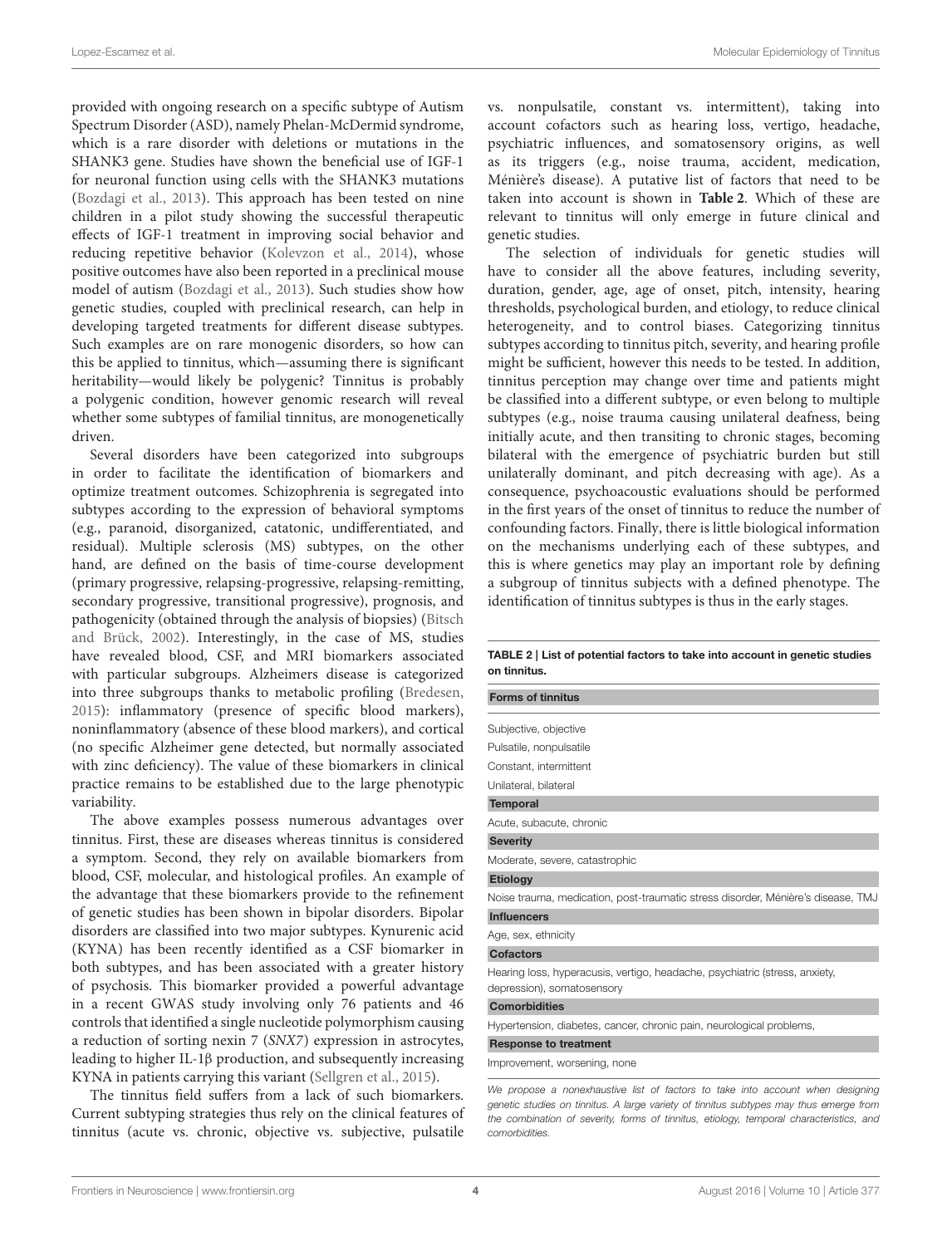### PATHOPHYSIOLOGY OF TINNITUS

### Mechanisms Mediating Tinnitus Perception

A detailed phenotyping of tinnitus patients is necessary to investigate the genetic and environmental factors contributing to its development. Both auditory and psychological components of tinnitus are important aspects to be evaluated. Studies reveal that tinnitus possesses a dual mechanism that emerges most frequently from (i) peripheral dysfunctions leading to changes in (ii) the activity of the central auditory pathway likely influenced by nonauditory networks that feed tinnitus-related distress and possibly influence its persistence (**[Figure 1](#page-5-0)**). The current knowledge stipulates that the perception of tinnitus resembles the phantom perception of an amputated limb, whereby the loss of sensory input leads to compensation mechanisms in the brain (hyperactivity). Indeed, tinnitus networks are similar to those involved in chronic pain (perception, salience, distress, memory), and could contribute to the maintenance of tinnitus, in the absence of the initial trigger [\(Langguth et al., 2013\)](#page-11-14). Confirming the idea about the loss of peripheral (cochlear) input causing tinnitus, human subjects that wore a silicone earplug for 7 days experienced tinnitus [\(Schaette et al., 2012\)](#page-12-15), which disappeared after the earplug was removed, supporting the hypothesis that therapeutic interventions restoring cochlear output to the brain can abolish phantom perception.

The relationship between peripheral damage and tinnitus has been recently reviewed [\(Schaette, 2014\)](#page-12-16). Patients with conductive hearing loss (e.g., otosclerosis) often complain about tinnitus, which is then completely abolished after surgery [\(Gersdorff et al.,](#page-11-15) [2000;](#page-11-15) [Ayache et al., 2003;](#page-10-12) [Sobrinho et al., 2004\)](#page-12-17). Similarly, hearing aids, and cochlear implants are capable of improving tinnitus in 50% of patients, and abolishing tinnitus in 20% of cases (Moffat et al., [2009;](#page-12-18) [Olze et al., 2012;](#page-12-19) [Schaette, 2014\)](#page-12-16). Mertens et al. provided the only long-term study that clearly shows a reduction in tinnitus and hypercusis with cochlear implants (Mertens et al., [2016\)](#page-12-20). Interestingly, one study reported lower amplitudes of wave I recorded from click auditory brainstem responses (ABRs) in tinnitus patients with normal hearing thresholds when measured by pure tone audiometry, suggesting the existence of cochlear damage leading to a decreased input toward the brain [\(Schaette and McAlpine, 2011\)](#page-12-21). Overall, these studies suggest a peripheral (cochlear) contribution in some forms of tinnitus, which supports the inclusion of ABR measurements in patients with normal audiometry. Central mechanisms that compensate for the lack of input (homeoplastic plasticity) could emerge. Interestingly, fMRI studies revealed that people with tinnitus have increased activity in auditory, and nonauditory networks such as the limbic system, including the nucleus accumbens [\(Rauschecker et al., 2010;](#page-12-22) [Leaver et al., 2011\)](#page-11-16). It was suggested that this increased activity was a result of reduced functional output of the ventromedial prefrontal cortex in tinnitus patients [\(Leaver et al., 2011\)](#page-11-16). Activation of the nucleus accumbens would lead to increased inhibition of thalamic reticular nucleus neurons, and thus result in increased inhibition of medial



<span id="page-5-0"></span>cingulate cortex (ACC) and the insula (INS)], as well as the emotional components of tinnitus involving an increased connectivity between the amygdala (AMY), and the primary auditory cortex (A1). SFR, spontaneous firing rate; NS, neuronal synchrony. This figure was modified from [Elgoyhen et al. \(2015\)](#page-10-13) with permission from the Nature Publishing Group [\(Elgoyhen et al., 2015\)](#page-10-13).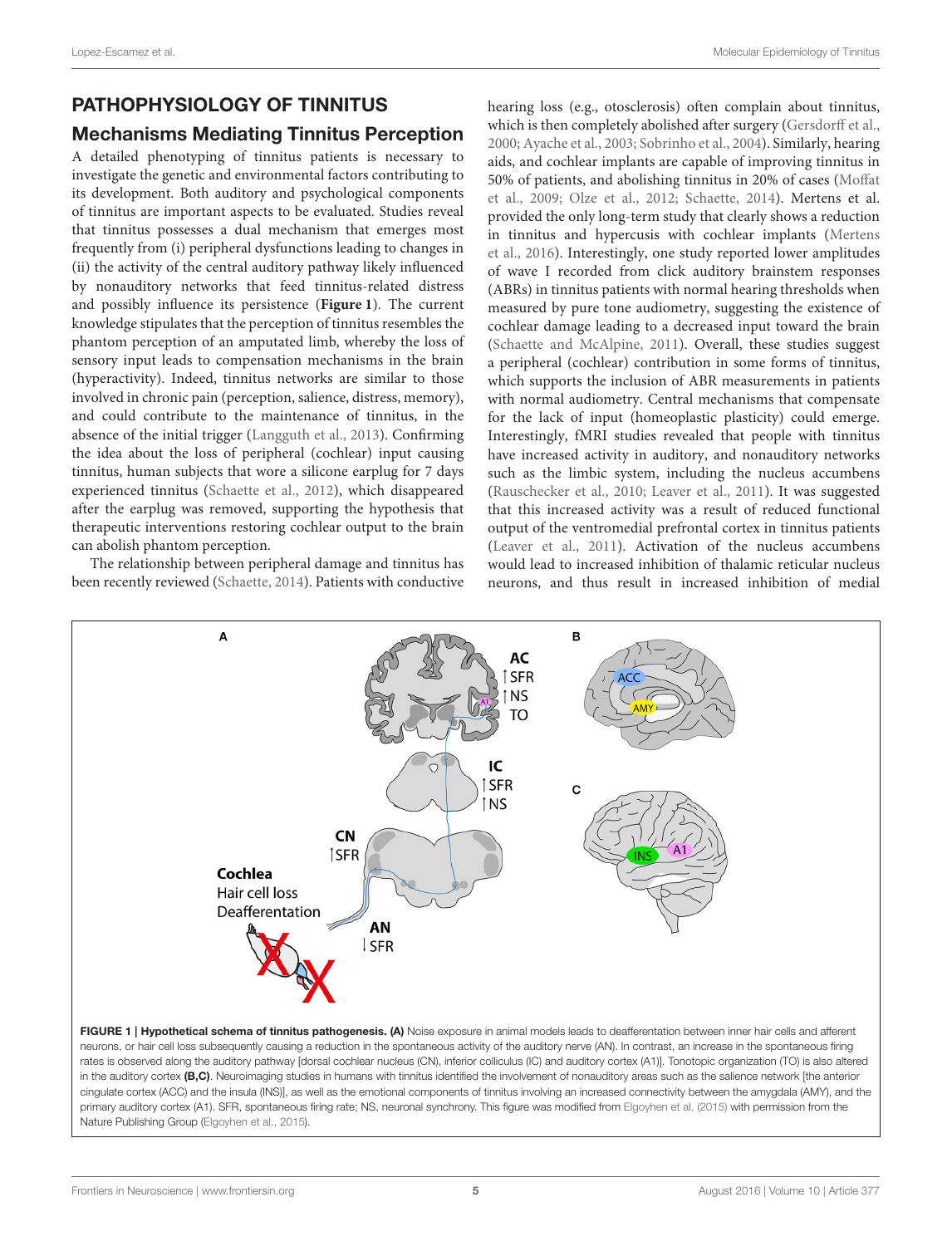geniculate body neurons. In patients with gaze-induced tinnitus, hypometabolic theta activity, and reduced inhibition in the auditory cortex were found to occur hand in hand with reduced medial geniculate body activity [\(van Gendt et al., 2012\)](#page-13-1). However, the precision of EEG measures in tinnitus assessment has recently been questioned [\(Pierzycki et al., 2016\)](#page-12-23). It can be concluded that there is clear evidence of a profound impact of the "emotional brain network" on the generation of manifestation of tinnitus.

#### Mechanisms Mediating Tinnitus-Related **Distress**

Most people have probably transiently experienced tinnitus at some point in their life. However, in some cases tinnitus becomes permanent and can seriously impact the quality of life. Interestingly, in individuals with chronic persistent, nonfluctuating tinnitus, the psychoacoustic characteristics of tinnitus (e.g., loudness or pitch) are not unequivocally related to its severity or the treatment outcome [\(Jastreboff and Hazell,](#page-11-17) [1993\)](#page-11-17). In chronic tinnitus, the interpretation of the tinnitus percept might be more important in impacting the severity of complaints than the sound itself [\(Jastreboff and Hazell, 1993;](#page-11-17) [Henry and Meikle, 2000;](#page-11-18) [Andersson, 2003;](#page-10-14) [Hiller and Goebel,](#page-11-19) [2007\)](#page-11-19). Psychological distress, which includes negative attitudes, and cognitions, impaired concentration, insomnia, depression, and anxiety, is a significant predictor for the variability in the quality of life [\(Erlandsson and Hallberg, 2000\)](#page-10-15). Accumulating evidence suggests that cognitive misinterpretations, negative emotional reactivity and attention processes are crucial in dysfunctional habituation leading to severe tinnitus distress [\(Erlandsson and Hallberg, 2000;](#page-10-15) [Kröner-Herwig et al., 2003;](#page-11-20) [Zachriat and Kröner-Herwig, 2004;](#page-13-2) [Cima et al., 2012\)](#page-10-16).

The emotional neural networks that possibly influence the peripheral to central circuit in tinnitus patients likely comprise the regions known to be involved in normal emotional behavior. These regions can be altered in mood disorders and involve the medial prefrontal cortex, the medial, and caudolateral orbital cortex (medial prefrontal network), anterior cingulate, amygdala, hippocampus, and ventromedial parts of the basal ganglia [\(Jastreboff, 1990;](#page-11-21) [Drevets et al., 2008\)](#page-10-17). Indeed, clinical imaging of individuals with tinnitus provides evidence that tinnitus-related and distress-related brain networks overlap, such as the limbic, and paralimbic regions [\(Rauschecker et al., 2010\)](#page-12-22), the amygdala [\(Shulman, 1995;](#page-12-24) [Mirz et al., 2000\)](#page-12-25), the hippocampus (Lockwood et al., [1998;](#page-11-22) [Landgrebe et al., 2009\)](#page-11-23), the basal ganglia (Lowry et al., [2004;](#page-11-24) [Cheung and Larson, 2010\)](#page-10-18) and the subcallosal region, including the nucleus accumbens [\(Mühlau et al., 2006;](#page-12-26) Leaver et al., [2011\)](#page-11-16). Favoring the possible cross-modal interactions of the limbic system central responsiveness, perhaps related to the peripheral damage after auditory trauma, thalamic/amygdala projections change their activity pattern during tinnitus (Knipper et al., [2013\)](#page-11-25). Overall, it appears to be important to measure emotional components during tinnitus phenotyping.

### TINNITUS PHENOTYPING STRATEGIES

Precise phenotyping of patients with tinnitus is the first step in defining clusters of patients based on a few variables that will configure a tinnitus subtype [\(Tyler et al., 2008\)](#page-13-3). Poor phenotyping can significantly contaminate large epidemiological or genetic studies leading to a loss of power and false-positive results. For instance, not controlling for emotional factors (such as stress, anxiety, or depression) could lead to the identification of genes falsely associated with tinnitus, while they would be truly linked to depression. Hearing profile and tinnitus pitch are minimum requirements, but additional measures—including questionnaires covering psychological aspects—are also needed. The common psychological comorbidities of depression, anxiety, insomnia and cognitive impairment disable 10–50% of patients suffering from tinnitus. Similarly to some tinnitus measures, assessment of tinnitus comorbidities has been neglected in drug development efforts. This gap is currently being addressed in a consensus-driven effort to provide international guidelines on Core Outcome Measures in Tinnitus (COMiT) [\(Hall et al., 2015\)](#page-11-26), which will define the domains and related instruments necessary to perform tinnitus studies.

An example that illustrates the importance of genetic studies in subtypes of tinnitus patients is the identification of a polymorphism in the serotonin transporter gene (SLC6A4), which has been previously shown to be associated with anxiety [\(Lesch et al., 1996\)](#page-11-27), and is now linked with the severity of the psychological conditions associated with tinnitus [\(Deniz et al.,](#page-10-6) [2010\)](#page-10-6). As a consequence of these findings, one could envisage that SLC6A4 variants could become markers of tinnitus distress, and that serotonin reuptake inhibitors could be targeted at subtypes of patients with tinnitus and depression in the presence of the risk allele. However, some of the mechanisms and drug treatments of these tinnitus comorbidities might differ from patients without tinnitus, which would suggest tinnitus-specific mechanisms.

Defining potential tinnitus subtypes will be essential in investigating the heritability for each subtype in familial and twin studies. This strategy will enhance the results in genetic studies, in addition to improving clinical trial outcomes. However, this can be a challenging task since a subtype will also be characterized by either a successful therapeutic intervention or by the identification of a gene associated with, for example, a particular form of tinnitus. In the context of genetics, this conundrum can be potentially addressed with concordance studies in twins by identifying traits that are more prevalent in monozygotic twins than in dizygotic twins.

The assessment of a patient with tinnitus should include a complete audiological evaluation, psychoacoustic measures of tinnitus and several instruments to determine the severity of tinnitus, and its impact on health-related quality of life. However, it is important to note that the exclusion of measures could also lead to the inclusion of nonspecific groups and bias the genetic analysis or treatment outcome. A comprehensive measure of tinnitus features is thus required to characterize each form of tinnitus. To achieve this important classification procedure, considerable thought should be invested in selecting the right tools for measuring tinnitus experience (e.g., validated questionnaires, psychoacoustic measures, audiological measures), and the selection will depend on the aims of the study.

A number of instruments have been recommended by the Tinnitus Research Initiative [\(Langguth et al., 2007\)](#page-11-28) for the assessment of treatment outcomes in clinical trials. Of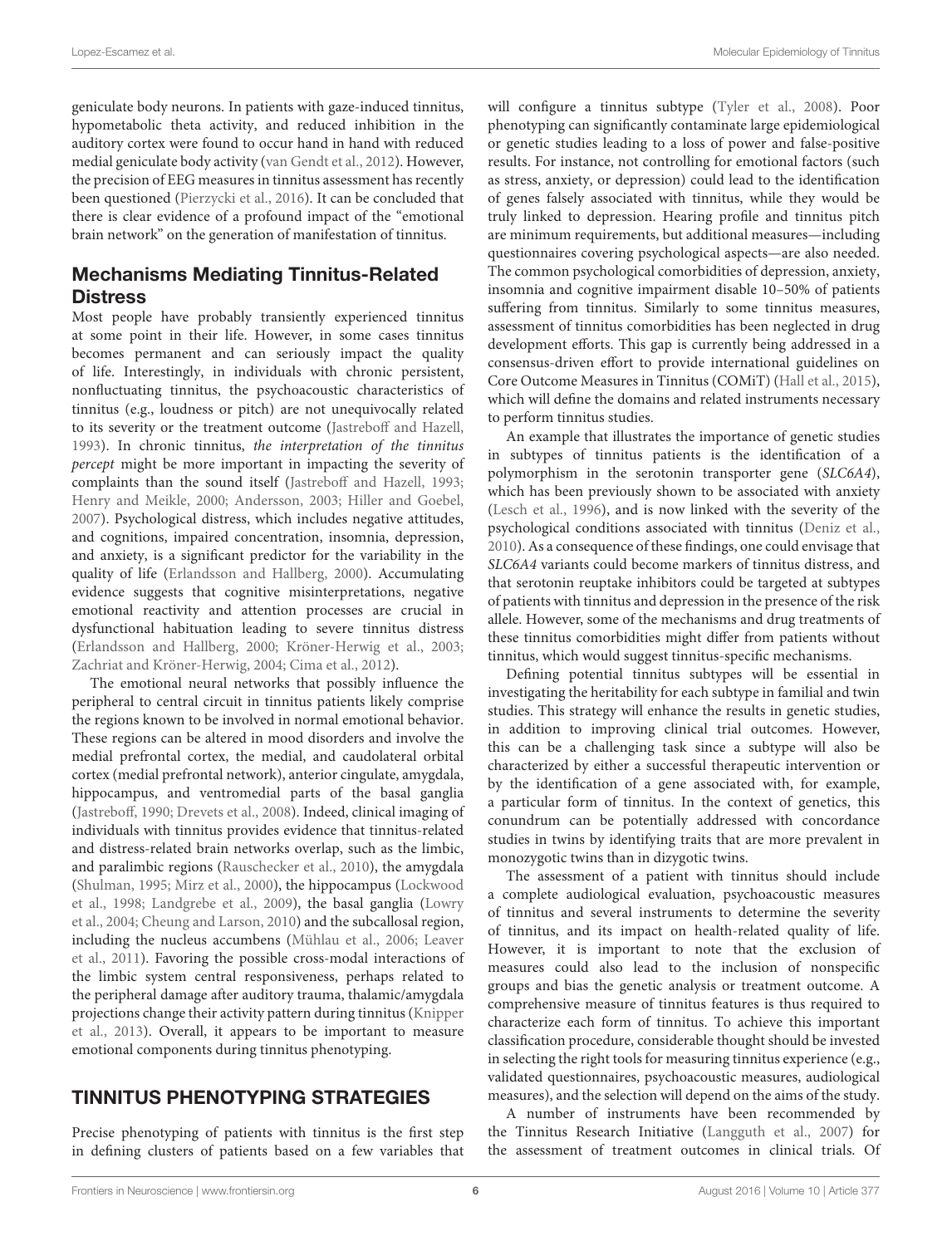note, we emphasize that conventional pure tone audiometry (PTA), which measures hearing thresholds from 250 Hz to 8 kHz, is no longer adapted to tinnitus cases. A number of tinnitus patients diagnosed with no hearing loss when measured with conventional audiometry tend to be diagnosed with somatosensory tinnitus. However, high-frequency PTA (up to 20 kHz) might reveal an auditory component to tinnitus, thereby completely reallocating a patient into another subtype category. Normal hearing should be considered from <20 dB HL up to 16 kHz in adults. Interestingly, one study reported lower amplitudes of wave I (based on I/V ratio) recorded from click auditory brainstem responses (ABRs) in tinnitus patients with normal hearing thresholds, however the latter were measured with PTA only up to 12 kHz, suggesting that a decreased cochlear input toward the brain causes some forms of tinnitus [\(Schaette and McAlpine, 2011\)](#page-12-21). ABRs could thus become important in revealing cochlear damage and objectively categorize subjects into a specific peripherally injured tinnitus subtype. However, since ABRs are known to be sensitive at higher frequencies [\(Don and Eggermont, 1978;](#page-10-19) [Eggermont and Don,](#page-10-20) [1980\)](#page-10-20), differences in hearing thresholds above 12 kHz could have accounted for these wave I/V differences in amplitude in the tinnitus group. This reinforces the importance of assessing PTA up to at least 16 kHz. Distortion products of otoacoustic emissions (DPOAEs) are measures of outer hair cell function. Often neglected in the assessment of tinnitus patients, DPOAEs can measure both a decreased function and a loss of outer hair cells (OHCs) likely due to cell death, or a gain in OHC function as can sometimes be observed in subgroups of tinnitus patients with hyperacusis [\(Sztuka et al., 2010\)](#page-13-4). Psychoacoustic measures have been most commonly used to determine the pitch-matched frequency and intensity of the perceived tinnitus. Little is known on how tinnitus pitch can evolve with time and whether patients with different pitches might constitute different subtypes. Neuroimaging studies have been recently reviewed [\(Elgoyhen et al., 2015\)](#page-10-13) and it has been proposed that tinnitus heterogeneity is the consequence of abnormal activity from specific networks. Neuroimaging techniques, including fMRI, EEG, and MEG, could thus constitute an important set of instruments to help categorize tinnitus patients into different subgroups according to the involvement of specific networks (such as the hippocampal-cortical memory networks, the frontoparietal control system, the salience network, and the autonomic nervous system). Research is currently underway to define which networks specify a given subtype of tinnitus and how relevant these tools can be for characterizing tinnitus.

### DESIGNING HUMAN GENETIC STUDIES

Over the last three decades, medical genetic research has focused largely on inherited variation in the human genome. Most of the DNA variability can be explained by single nucleotide variants (SNVs) and small structural variants involving one or a few nucleotides (insertions, deletions), or large structural variants involving hundreds to thousands of nucleotides (copy number variants, CNVs). These variants mostly occur in noncoding regions, which can affect the degree of expression of a given allele, but CNVs may also involve coding regions causing partial or complete loss or gain of function.

There are several complementary approaches to demonstrate an association between genetic variants and tinnitus in humans:

- focusing on patients with a common genetic background (e.g., identical twins or familial aggregation studies) to estimate heritability.
- designing case-control studies (e.g., cases with common etiology or disease such as Ménière's disease) to search for rare variants on monogenic tinnitus families.
- GWAS using large cohorts of sporadic patients to search for common regulatory variants.

All of these designs can be used to identify the most heritable tinnitus phenotype and to find candidate genes. However, the complexity and heterogeneity of tinnitus implies the need for in-depth tinnitus phenotyping, using questionnaires as well as audiological and psychoacoustic measures, to accurately identify genes responsible for tinnitus resilience, or susceptibility.

### Methods: Genotyping vs. Sequencing

There are two methods for reading the genome: genotyping and sequencing. Genotyping determines the differences in SNVs in a given individual when their sequence is compared with the reference genome. Sequencing is the process of determining the nucleotide order of a given DNA fragment and is usually performed for short fragments of DNA by the chain termination method developed by [Sanger et al. \(1977\)](#page-12-27). New sequencing technologies such as pyrosequencing have enabled rapid, largescale sequencing of human genome, including whole genome sequencing (WGS) and the most popular enrichment approach for coding regions, whole exome sequencing (WES) [\(Mardis,](#page-12-28) [2008\)](#page-12-28).

Genotyping larger cohorts of patients with a given disorder using microarrays has been the basis for GWAS during the last 15 years. Trait-associated SNVs have identified regulatory common genetic variants (minor allele frequency—MAF > 0.05) with small genetic effects, but are unlikely to define the causative rare variants in most cases. Although GWAS for complex disorders have resulted in great progress, most of the candidate genes investigated in case-control studies, including candidate genes for chronic tinnitus, could not be replicated. Replication is essential for establishing the credibility of a genotype phenotype association, whether derived from candidate genes or GWAS [\(Mardis, 2008\)](#page-12-28). Large-scale genotyping studies are based on the knowledge that SNVs along the entire genome are conserved in specific regions, and SNVs can be used as markers of the sequence in these regions. To generate a map of SNVs in the human genome, the HapMap Project was carried out [\(International HapMap, 2003\)](#page-11-29). GWAS have identified common SNVs in large-population studies, mostly in noncoding regions with unknown functional significance [\(Cooper and Shendure,](#page-10-21) [2011\)](#page-10-21). Furthermore, this design is not suitable for the study of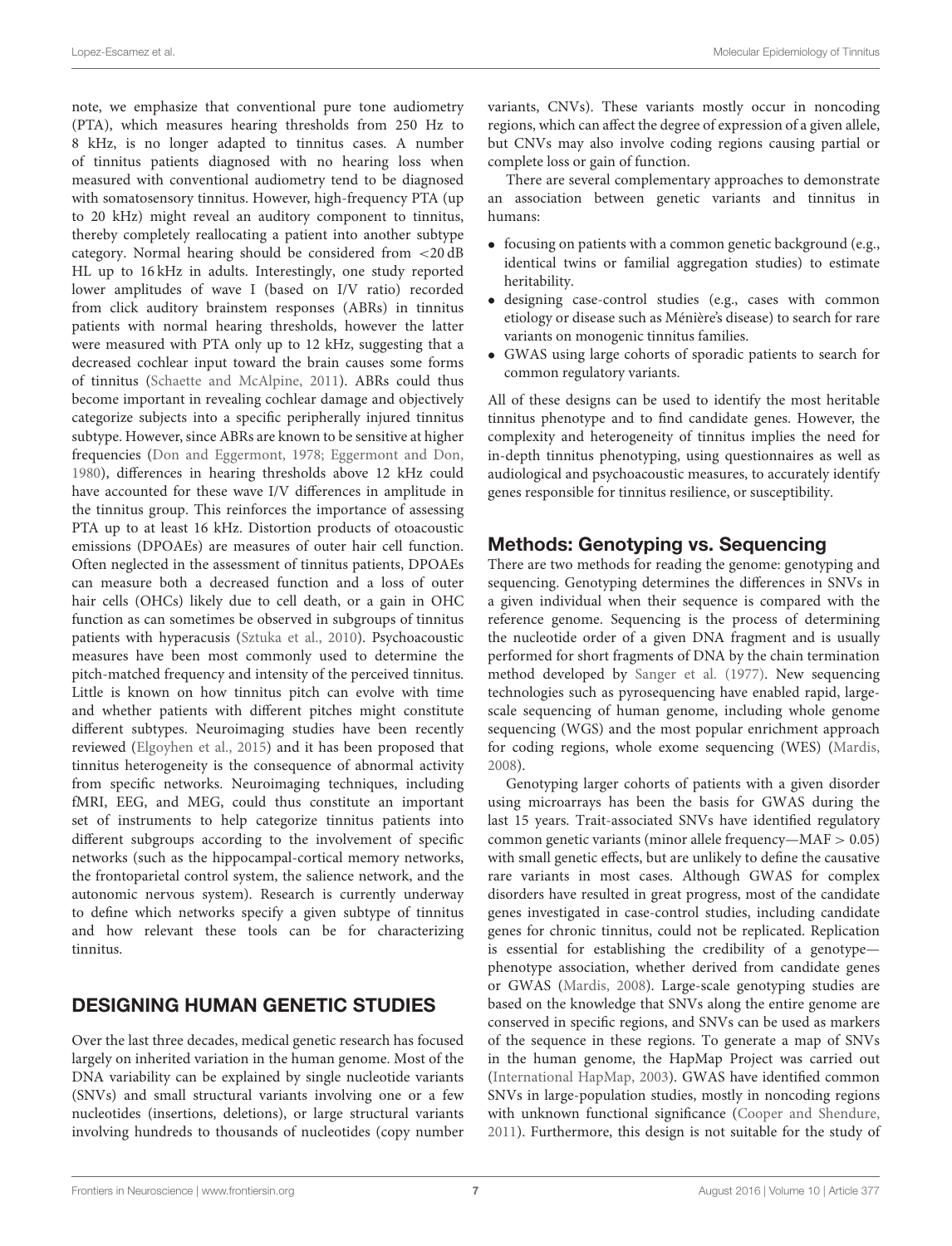genetic conditions that are caused by rare or novel mutations [\(Robinson et al., 2011\)](#page-12-29).

On the other hand, high-throughput sequencing technologies, such as WES, are designed to enrich the sequencing of coding regions, which contain 85% of disease-causing mutations defining rare variants in familial and sporadic patients in 65% of cases [\(Samuels et al., 2013\)](#page-12-30). Moreover, the cost of WGS or WES studies has been dramatically reduced in recent years, facilitating their implementation for clinical diagnosis (Biesecker and Green, [2014\)](#page-10-22). Although genotyping has been the preferred approach to identify common SNVs with regulatory effects in GWAS, the decreased cost involved in WGS is predicted to lead to genotyping being replaced in a few years. WES and WGS have become the standard in searching for rare variants in any genomic study.

#### Candidate Gene vs. Genomic Approaches

Several genes have been considered as candidate genes for tinnitus, but replication studies, are missing or have failed to confirm previously reported associations (**[Table 1](#page-3-0)**). The main reason for the lack of reproducibility is population stratification or the systematic ancestry differences between cases and controls, which is a confounder in genetic association studies (Price et al., [2010\)](#page-12-31). Instead, targeted sequencing of candidate genes is considered a suitable method to determine the relevance of a candidate variant previously identified by a genomic approach.

Genotyping microarrays and next-generation sequencing technologies help to overcome the limitations of traditional approaches. Either WGS or WES combined with linkage studies have become the most efficient strategies for discovering causal genes for Mendelian diseases [\(Zhang, 2014\)](#page-13-5). We have used this approach to identify novel and rare variants in FAM136A and DTNA genes in autosomal dominant familial Ménière's disease [\(Requena et al., 2015\)](#page-12-32). We were also able to reveal a missense variant in the PRKCB gene in a family with Ménière's disease segregating low-frequency sensorineural hearing loss (Martín-Sierra et al., [2016\)](#page-12-33). The next step will be to investigate rare variants of candidate genes in more families and sporadic cases. This approach can be used for specific forms of familial tinnitus after obtaining a detailed phenotype. To the best of our knowledge, this strategy has not been applied yet to specific tinnitus subtypes. The clinical heterogeneity of tinnitus makes the selection of patients according to the tinnitus phenotype a crucial step in the design of the study.

#### Sample Selection

There are compelling reasons to focus on tinnitus symptoms that are defined by a common trigger or clinical syndrome. First, the more homogenous the tinnitus phenotype, according to the tinnitus pitch and hearing profile, the better the chance that an allelic variant segregates with the particular phenotype. The reason to classify tinnitus by its frequency is the tonotopic gradient of gene expression in the mammalian cochlea [\(Yoshimura et al., 2014\)](#page-13-6). The frequency selectivity is maintained along the auditory pathway and precise regulation of this gene expression is required to preserve tonotopy. Individuals with selective low- or high-frequency sensorineural hearing loss could potentially be good candidates for a case-control study. The reduction in error will increase the power to detect a small gene effect. Second, patients with different tinnitus conditions will vary in other ways that increase the variance and reduce the power to detect gene effects. For instance, a completely different set of factors may mediate the onset of chronic tinnitus due to age-related hearing loss vs. an ear injury or a cardiovascular disorder. For this reason, the selection of younger individuals is preferred, since the cumulative effect of different epigenetic and environmental triggers may favor the onset of tinnitus in elderly individuals. Third, completely different measures are needed to adequately characterize a tinnitus phenotype in different conditions, for example, in noise-induced tinnitus vs. stressinduced tinnitus.

There are several limitations when designing genetic studies in patients with chronic tinnitus. First, the clinical heterogeneity observed makes it difficult to select patients with the same phenotype [\(Sand et al., 2007\)](#page-12-34). A clinically well-defined phenotype is a prerequisite in designing a case-control study. Since most patients with tinnitus also have a certain degree of hearing loss and a number of comorbidities related to tinnitus, the design should control these biases by selecting individuals with the same hearing profile and tinnitus pitch. Since it has been hypothesized that tinnitus subjects will possibly accumulate multiple common and rare variants segregating with the phenotype, it could be advantageous to select younger individuals in multicase families in order to search for highly penetrant rare variants with a large effect size [\(Requena et al., 2014\)](#page-12-35). In contrast, older subjects with tinnitus will probably reflect the cumulative effect of epigenetic and environmental factors throughout their lives, diluting the effect of genetic variation. Therefore, a possible solution is to reduce the selection to a subset of patients with extreme phenotypes, filtering them according to early age of onset, gender, ethnic background, and for instance, specific clinical features that would show higher concordance in monozygotic twins. Such strategies have proven successful in previous studies, whereby the exclusion of hearing impairment increases the number of twins concordant for noise sensitivity [\(Heinonen-Guzejev et al., 2005\)](#page-11-30) and the selection of a subtype of severe melancholia increases the concordance of major depressive disorder [\(CONVERGE, 2015\)](#page-10-8). Furthermore, the selection of a reference population matching for age, gender, ethnicity, comorbidities, emotional burden, and quality of life could also be critical, since many confounder factors may arise.

A second limitation for small-size case-control studies is that tinnitus is a highly prevalent condition, which anticipates that many genetic variants could confer resilience or susceptibility [\(Veltman and Brunner, 2012\)](#page-13-7). A large genetic heterogeneity is expected for chronic tinnitus, which would possibly complicate the functional interpretation of rare variants in genes encoding, for instance, proteins that are known to have a physiological role in the synapse. Often associated with tinnitus is the highfrequency SNHL that is typically observed in presbycusis and is known to have a significant genetic heterogeneity [\(Fransen et al.,](#page-11-31) [2015\)](#page-11-31).

Learning from previous research in fields such as pain and schizophrenia, which are very heterogeneous disorders, we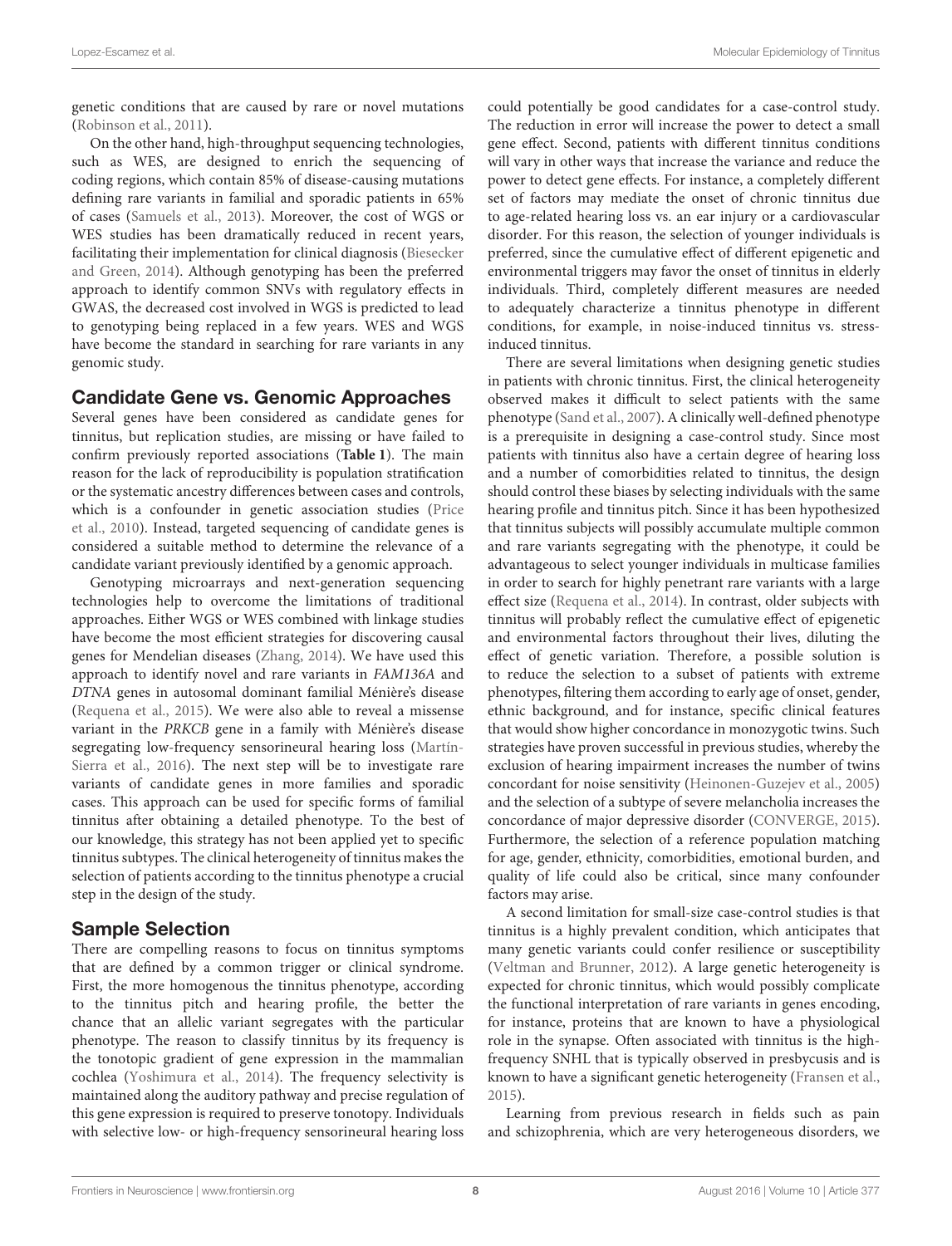believe that studies should be restricted to the most homogeneous groups in terms of etiology, age, gender balance, severity of tinnitus, audiometric profile, and comorbidities. Moreover, the smaller the variation of the genetic background within a group, the more robust the study will be. In this direction, we favor the following sequence of prioritization: studying twins > multiplex families with tinnitus > Ménière's disease patients with chronic tinnitus, groups with cisplatin-induced tinnitus following chemotherapy, noise overexposure (military training or work exposure), or ARHL (age-related hearing loss) > large health cohorts with undefined etiology.

#### Design of Tinnitus Sequencing Studies

Let's consider one example for which the initiating trigger is welldefined (i.e., noise trauma or Ménière's disease), and another example where the initiating trigger is not clearly defined. After sensorineural hearing loss, some patients experience short-term tinnitus, but do not develop chronic tinnitus, suggesting some type of resilience. However, a few patients with some intrinsic susceptibility will experience chronic persistent tinnitus.

In a case-control design, the case group is defined as having chronic persistent tinnitus as a consequence of the trigger, and controls must have had the initiating trigger as well, leading to temporary tinnitus, or no tinnitus. Data collected from cases and controls can include previous tinnitus history, history of psychiatric disorders, assessment of traits, exposure to stressors, and actual comorbid conditions relevant to tinnitus domains (hearing loss, hyperacusis, stress, anxiety, or depression). Then, cases and controls are compared at the level of individual domain-specific measures. Measures from different domains can also be compared (e.g., hearing loss and stress) in order to better understand the subgroups. Such comprehensive studies will accelerate the gathered knowledge on the interaction between causative factors and the genetic components underlying a specific tinnitus phenotype.

Obviously, the method chosen for the case-control studies will depend on the incidence, prevalence of the condition and the proportion of those with the phenotype of interest that seek care. Direct ascertainment in the population might differ from the phenotypes assessed in tinnitus clinics (self-selected samples) since the psychiatric conditions and behaviors of those who seek care can be genetically influenced. As an example, treatment resistance, and psychiatric comorbidities are more likely to occur in patients with migraines that get treated by a specialist than in a population-based sample for the same disorder (Lipton et al., [2003;](#page-11-32) [Kolodner et al., 2004;](#page-11-33) [Bigal et al., 2006\)](#page-10-23). In addition, identifying appropriate controls for the tinnitus groups from specialty care centers can be particularly challenging.

### Epigenetic Factors Possibly Contributing to Tinnitus

Epigenetics is the discipline that studies changes to the genome that do not involve modifications in the DNA sequence per se [\(Cederroth et al., 2007\)](#page-10-24). Since psychological distress is often associated with tinnitus, and psychosocial stress has been well documented in animals and people as a modifier of epigenetic marks [\(Franklin et al., 2012;](#page-11-34) [Bohacek and Mansuy, 2015;](#page-10-25) [Vaiserman, 2015\)](#page-13-8), it is tempting to speculate that tinnitus could also emerge from epigenetic modifications. The two main epigenetic mechanisms are gene methylation and histone modifications. DNA methylation typically reduces or even silences the expression of genes encoded by methylated DNA. The modification of histones may either enhance or reduce gene expression, depending on the type of histone and type of modification. Histones, which are structural proteins of chromatin, are responsible for tight packaging of DNA, and their modifications (e.g., acetylation or deacetylation) affect the accessibility of DNA by various enzymes. Changes in methylation occur during embryonic development as early as a few hours in the paternal genome after fertilization, whereas in the maternal genome this is a more passive phenomenon. After the implantation of the embryo, along the differentiation of embryonic tissues, cells become more abundantly methylated a phenomenon called reprogramming [\(Jaenisch, 1997;](#page-11-35) Mayer et al., [2000\)](#page-12-36). In adulthood, the environment can induce changes in specific cell types. Monozygotic twins offer an excellent illustration of this phenomenon, since despite their genetic identity, there are morphological variations and also different susceptibility to diseases. Environmental factors such as psychosocial stress, smoking, physical activity, or diet can contribute to such epigenetic drifts.

In animal models, restraint stress, acute forced swim stress, social isolation stress, and many other types of stress can induce epigenetic modifications, such as on the loci of the glucocorticosteroid receptor (GR) or brain-derived neurotropic factor (BDNF) [\(Fuchikami et al., 2010;](#page-11-36) [Stankiewicz et al., 2013\)](#page-12-37). There are many studies showing that experimentally induced behavioral changes are linked to these epigenetic modifications; this was also observed in people suffering from depression or anxiety [\(Bagot et al., 2014\)](#page-10-26).

To date, no published studies have focused on possible epigenetic aspects of tinnitus onset or progression. However, some studies have indirectly approached this topic in the context of hearing loss [\(Provenzano and Domann, 2007;](#page-12-38) [Wolber et al.,](#page-13-9) [2014\)](#page-13-9). For instance, the pattern of gene methylation in a group of patients with age-related hearing impairment was found to differ from that found in well-hearing subjects [\(Wolber et al.,](#page-13-9) [2014\)](#page-13-9). Because the incidence of hearing loss in tinnitus patients is high, it would be tempting to speculate that at least some of the epigenetic targets may overlap between the two conditions [\(Goldman and Holme, 2010;](#page-11-37) [Mazurek et al., 2010\)](#page-12-39). In addition, the comorbidity of psychological conditions such as anxiety or stress [\(Hébert and Lupien, 2007;](#page-11-38) [Hébert et al., 2012\)](#page-11-39) may possibly create a disease-specific pattern of epigenetic modifications.

The epigenetic modifications often affect specific tissues, but not the entire organism, which renders the study of human auditory tissues challenging (e.g., inner ear and central auditory pathway) due to their limited access. However, epigenetic modifications could occur during fetal development (e.g., maternal stress during gestation)—a phenomenon called "fetal reprogramming" [\(Moisiadis and Matthews, 2014\)](#page-12-40). Then, peripheral tissues might be used as a proxy for brain-specific alterations [\(Stenz et al., 2015\)](#page-13-10). Finally, if they occur during adulthood, the consequences of the insults can also be found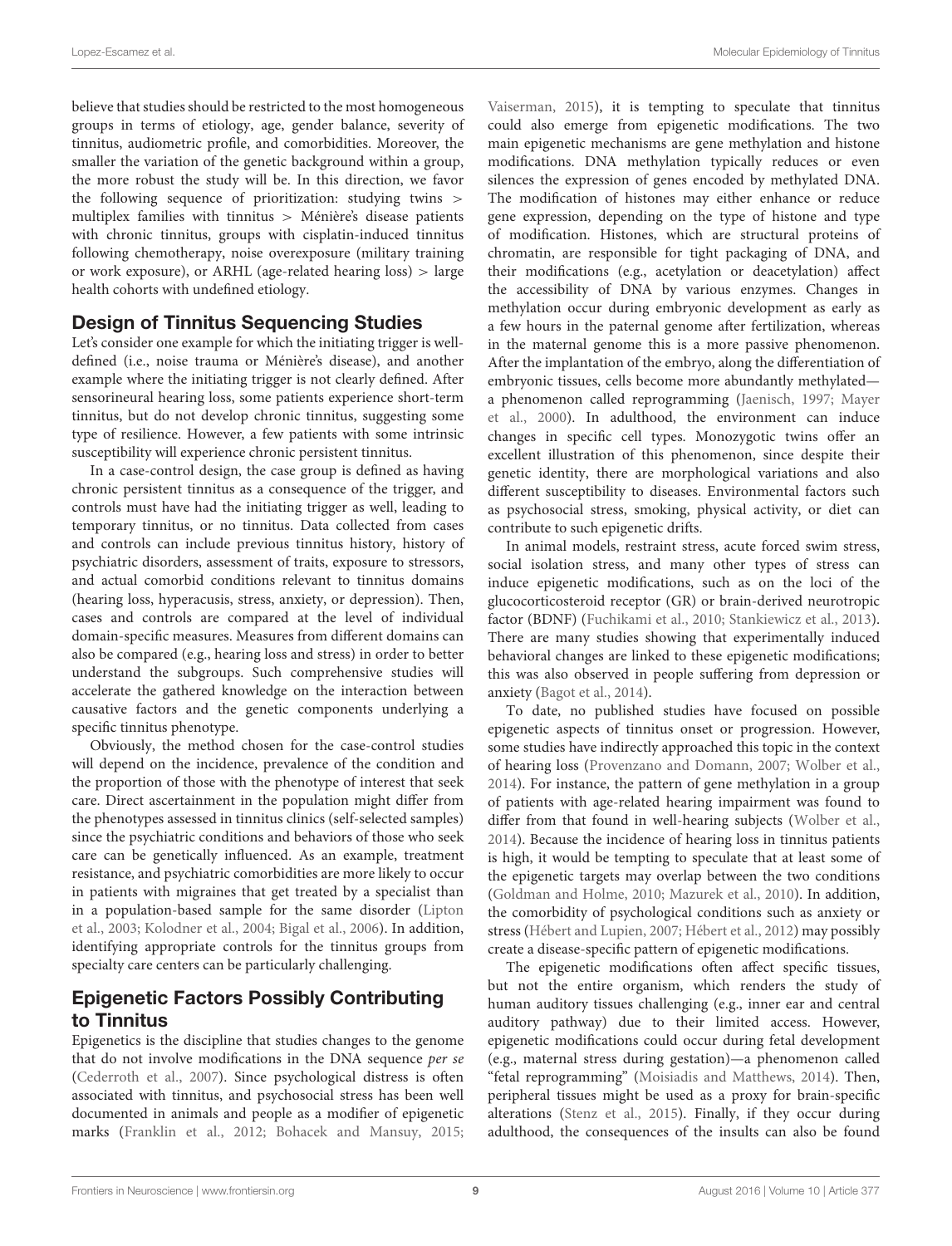across generations both at the level of the phenotype and in the male germline epigenome [\(Anway et al., 2005;](#page-10-27) [Franklin et al.,](#page-10-28) [2010\)](#page-10-28). These possibilities offer new routes for investigating the relationship between tinnitus and epigenetic changes related to comorbid conditions such as stress, anxiety, and depression.

### **CONCLUSIONS**

Human genetic studies in tinnitus are at the very beginning. Accordingly, concordance studies in twins are an essential first step in defining the heritability of tinnitus. In a second step, the precise selection of subjects based on careful phenotyping will facilitate the identification of genes involved in the resilience or susceptibility to developing tinnitus or tinnitus-related comorbidities. The molecular characterization of tinnitus will not only lead to a better understanding of the pathways and networks regulating the onset of disease, but also shed light on the physiological processes involved, leading to the development of new pharmacological treatments.

#### **REFERENCES**

- <span id="page-10-14"></span>Andersson, G. (2003). Tinnitus loudness matchings in relation to annoyance and grading of severity. Auris Nasus Larynx 30, 129–133. doi: 10.1016/S0385- 8146(03)00008-7
- <span id="page-10-27"></span>Anway, M. D., Cupp, A. S., Uzumcu, M., and Skinner, M. K. (2005). Epigenetic transgenerational actions of endocrine disruptors and male fertility. Science 308, 1466–1469. doi: 10.1126/science.1108190
- <span id="page-10-12"></span>Ayache, D., Earally, F., and Elbaz, P. (2003). Characteristics and postoperative course of tinnitus in otosclerosis. Otol. Neurotol. 24, 48–51. doi: 10.1097/0012 9492-200301000-00011
- <span id="page-10-26"></span>Bagot, R. C., Labonté, B., Peña, C. J., and Nestler, E. J. (2014). Epigenetic signaling in psychiatric disorders: stress and depression. Dialogues Clin. Neurosci. 16, 281–295.
- <span id="page-10-2"></span>Baguley, D. M. (2003). Hyperacusis. J. R. Soc. Med. 96, 582–585. doi: 10.1258/jrsm.96.12.582
- <span id="page-10-1"></span>Baguley, D., McFerran, D., and Hall, D. (2013). Tinnitus. Lancet 382, 1600–1607. doi: 10.1016/S0140-6736(13)60142-7
- <span id="page-10-22"></span>Biesecker, L. G., and Green, R. C. (2014). Diagnostic clinical genome and exome sequencing. N. Engl. J. Med. 371, 1170. doi: 10.1056/NEJMra1312543
- <span id="page-10-23"></span>Bigal, M. E., Kolodner, K. B., Lafata, J. E., Leotta, C., and Lipton, R. B. (2006). Patterns of medical diagnosis and treatment of migraine and probable migraine in a health plan. Cephalalgia 26, 43–49. doi: 10.1111/j.1468-2982.2005.00988.x
- <span id="page-10-10"></span>Bitsch, A., and Brück, W. (2002). Differentiation of multiple sclerosis subtypes: implications for treatment. CNS Drugs 16, 405–418. doi: 10.2165/00023210- 200216060-00004
- <span id="page-10-25"></span>Bohacek, J., and Mansuy, I. M. (2015). Molecular insights into transgenerational non-genetic inheritance of acquired behaviours. Nat. Rev. Genet. 16, 641–652. doi: 10.1038/nrg3964
- <span id="page-10-9"></span>Bozdagi, O., Tavassoli, T., and Buxbaum, J. D. (2013). Insulin-like growth factor-1 rescues synaptic and motor deficits in a mouse model of autism and developmental delay. Mol. Autism 4:9. doi: 10.1186/2040-2392-4-9
- <span id="page-10-11"></span>Bredesen, D. E. (2015). Metabolic profiling distinguishes three subtypes of Alzheimers disease. Aging 7, 595–600. doi: 10.18632/aging.100801
- <span id="page-10-3"></span>Cederroth, C. R., Canlon, B., and Langguth, B. (2013). Hearing loss and tinnitus–are funders and industry listening? Nat. Biotechnol. 31, 972–974. doi: 10.1038/nbt.2736
- <span id="page-10-24"></span>Cederroth, C. R., Vassalli, J. D., and Nef, S. (2007). [Of epigenetics and development]. Rev. Med. Suisse 3, 528, 530–522.
- <span id="page-10-18"></span>Cheung, S. W., and Larson, P. S. (2010). Tinnitus modulation by deep brain stimulation in locus of caudate neurons (area LC). Neuroscience 169, 1768–1778. doi: 10.1016/j.neuroscience.2010.06.007

#### AUTHOR CONTRIBUTIONS

JL, CC, TB, RC, PV, MK, BM, AS, contributed to the manuscript. CC, JL, and CC coordinated the writing, designed the tables and figures, and edited the manuscript.

### ACKNOWLEDGMENTS

We thank Sven Sandin and Anna Kähler for their helpful comments on the manuscript. JL has been funded by Ménière's Society, UK, and an Instituto de Salud Carlos III 14/1242 research grant. CC has received funding from Vetenskapsrådet, Lars Hiertas Minne, Magnus Bergvalls Stiftelserna, Loo och Hans Ostermans, Tysta Skolan, Karolinska Institutet. PV was supported by a TOPBOF grant from the University of Antwerp. This work is supported by an independent research program funded under the Biomedicine and Molecular Biosciences European Cooperation in Science and Technology (COST) Action framework (TINNET BM1306).

- <span id="page-10-7"></span>Cianfrone, G., Mazzei, F., Salviati, M., Turchetta, R., Orlando, M. P., Testugini, V., et al. (2015). Tinnitus Holistic Simplified Classification (THoSC): a new assessment for subjective tinnitus, with diagnostic and therapeutic implications. Ann. Otol. Rhinol. Laryngol. 124, 550–560. doi: 10.1177/0003489415570931
- <span id="page-10-16"></span>Cima, R. F., Maes, I. H., Joore, M. A., Scheyen, D. J., El Refaie, A., Baguley, D. M., et al. (2012). Specialised treatment based on cognitive behaviour therapy versus usual care for tinnitus: a randomised controlled trial. Lancet 379, 1951–1959. doi: 10.1016/S0140-6736(12)60469-3
- <span id="page-10-8"></span>CONVERGE, C. (2015). Sparse whole-genome sequencing identifies two loci for major depressive disorder. Nature 523, 588–591. doi: 10.1038/nature14659
- <span id="page-10-21"></span>Cooper, G. M., and Shendure, J. (2011). Needles in stacks of needles: finding disease-causal variants in a wealth of genomic data. Nat. Rev. Genet. 12, 628–640. doi: 10.1038/nrg3046
- <span id="page-10-4"></span>Cooper, J. C. Jr. (1994). Health and nutrition examination survey of 1971–1975: part II. tinnitus, subjective hearing loss, and well-being. J. Am. Acad. Audiol. 5, 37–43.
- <span id="page-10-0"></span>Davis, A., and Refaie, A. E. (2000). "Epidemiology of tinnitus," in The Handbook of Tinnitus, ed R. S. Tyler (San Diego, CA: Singular Thompson Learning), 1–23.
- <span id="page-10-6"></span>Deniz, M., Bayazit, Y. A., Celenk, F., Karabulut, H., Yilmaz, A., Gunduz, B., et al. (2010). Significance of serotonin transporter gene polymorphism in tinnitus. Otol. Neurotol. 31, 19–24. doi: 10.1097/MAO.0b013e3181c2dcbc
- <span id="page-10-19"></span>Don, M., and Eggermont, J. J. (1978). Analysis of the click-evoked brainstem potentials in man unsing high-pass noise masking. J. Acoust. Soc. Am. 63, 1084–1092. doi: 10.1121/1.381816
- <span id="page-10-17"></span>Drevets, W. C., Price, J. L., and Furey, M. L. (2008). Brain structural and functional abnormalities in mood disorders: implications for neurocircuitry models of depression. Brain Struct. Funct. 213, 93–118. doi: 10.1007/s00429-008-0189-x
- <span id="page-10-20"></span>Eggermont, J. J., and Don, M. (1980). Analysis of the click-evoked brainstem potentials in humans using high-pass noise masking. II. Effect of click intensity. J. Acoust. Soc. Am. 68, 1671–1675. doi: 10.1121/1.385199
- <span id="page-10-13"></span>Elgoyhen, A. B., Langguth, B., De Ridder, D., and Vanneste, S. (2015). Tinnitus: perspectives from human neuroimaging. Nat. Rev. Neurosci. 16, 632–642. doi: 10.1038/nrn4003
- <span id="page-10-5"></span>Engdahl, B., Krog, N. H., Kvestad, E., Hoffman, H. J., and Tambs, K. (2012). Occupation and the risk of bothersome tinnitus: results from a prospective cohort study (HUNT). BMJ Open 2:e000512. doi: 10.1136/bmjopen-2011- 000512
- <span id="page-10-15"></span>Erlandsson, S. I., and Hallberg, L. R. (2000). Prediction of quality of life in patients with tinnitus. Br. J. Audiol. 34, 11–20. doi: 10.3109/03005364000000114
- <span id="page-10-28"></span>Franklin, T. B., Russig, H., Weiss, I. C., Gräff, J., Linder, N., Michalon, A., et al. (2010). Epigenetic transmission of the impact of early stress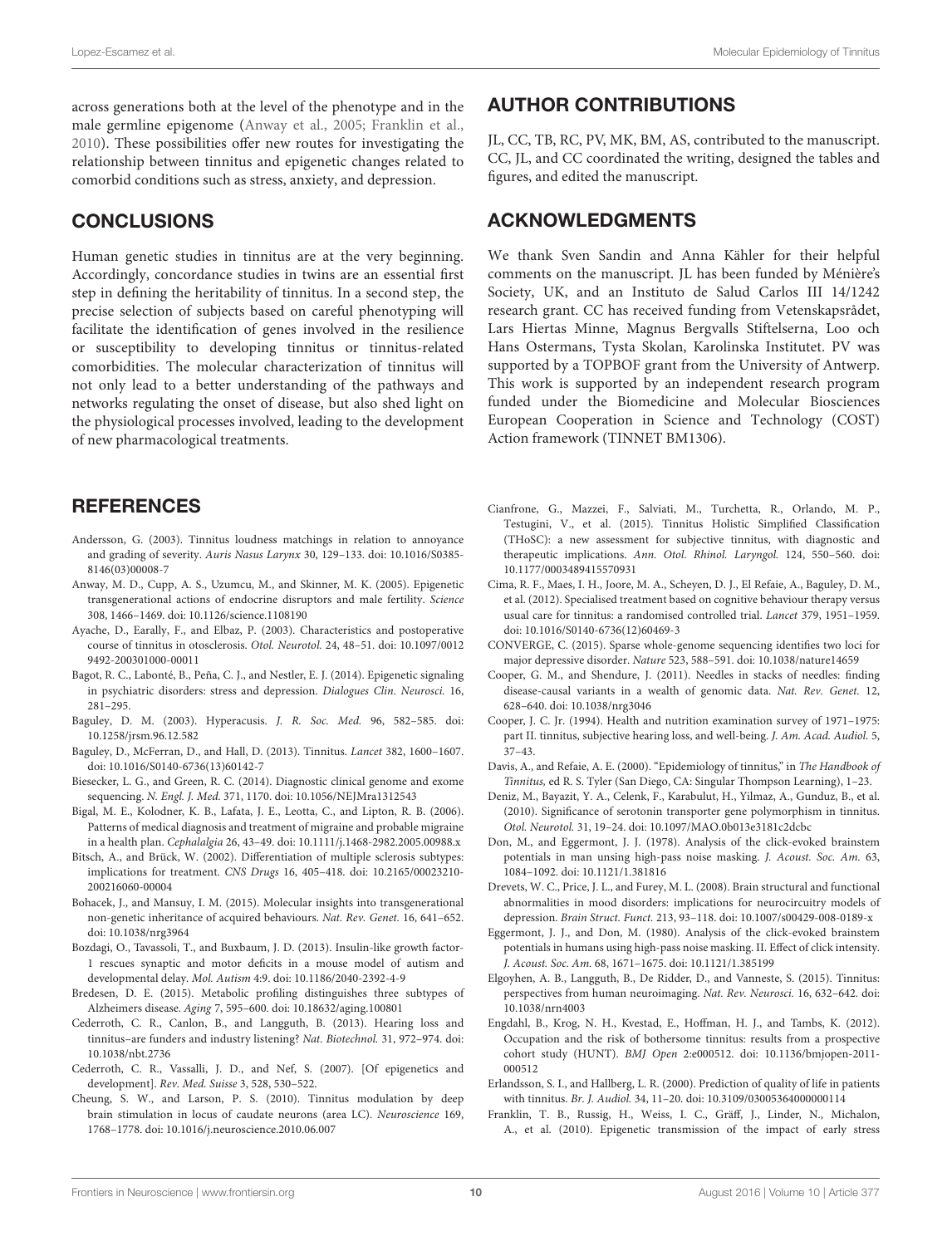across generations. Biol. Psychiatry 68, 408–415. doi: 10.1016/j.biopsych.2010. 05.036

- <span id="page-11-34"></span>Franklin, T. B., Saab, B. J., and Mansuy, I. M. (2012). Neural mechanisms of stress resilience and vulnerability. Neuron 75, 747–761. doi: 10.1016/j.neuron.2012.08.016
- <span id="page-11-31"></span>Fransen, E., Bonneux, S., Corneveaux, J. J., Schrauwen, I., Di Berardino, F., White, C. H., et al. (2015). Genome-wide association analysis demonstrates the highly polygenic character of age-related hearing impairment. Eur. J. Hum. Genet. 23, 110–115. doi: 10.1038/ejhg.2014.56
- <span id="page-11-0"></span>Friberg, E., Jansson, C., Mittendorfer-Rutz, E., Rosenhall, U., and Alexanderson, K. (2012). Sickness absence due to otoaudiological diagnoses and risk of disability pension: a nationwide Swedish prospective cohort study. PLoS ONE 7:e29966. doi: 10.1371/journal.pone.0029966
- <span id="page-11-36"></span>Fuchikami, M., Yamamoto, S., Morinobu, S., Takei, S., and Yamawaki, S. (2010). Epigenetic regulation of BDNF gene in response to stress. Psychiatry Investig. 7, 251–256. doi: 10.4306/pi.2010.7.4.251
- <span id="page-11-7"></span>Gallant, E., Francey, L., Fetting, H., Kaur, M., Hakonarson, H., Clark, D., et al. (2013). Novel COCH mutation in a family with autosomal dominant late onset sensorineural hearing impairment and tinnitus. Am. J. Otolaryngol. 34, 230–235. doi: 10.1016/j.amjoto.2012.11.002
- <span id="page-11-3"></span>Gallus, S., Lugo, A., Garavello, W., Bosetti, C., Santoro, E., Colombo, P., et al. (2015). Prevalence and determinants of tinnitus in the italian adult population. Neuroepidemiology 45, 12–19. doi: 10.1159/000431376
- <span id="page-11-12"></span>Gelernter, J., Panhuysen, C., Wilcox, M., Hesselbrock, V., Rounsaville, B., Poling, J., et al. (2006). Genomewide linkage scan for opioid dependence and related traits. Am. J. Hum. Genet. 78, 759–769. doi: 10.1086/503631
- <span id="page-11-15"></span>Gersdorff, M., Nouwen, J., Gilain, C., Decat, M., and Betsch, C. (2000). Tinnitus and otosclerosis. Eur. Arch. Otorhinolaryngol. 257, 314–316. doi: 10.1007/s004059900138
- <span id="page-11-37"></span>Goldman, D. R., and Holme, R. (2010). Hearing loss and tinnitus–the hidden healthcare time bomb. Drug Discov. Today 15, 253–255. doi: 10.1016/j.drudis.2010.01.010
- <span id="page-11-4"></span>Gopinath, B., McMahon, C. M., Rochtchina, E., Karpa, M. J., and Mitchell, P. (2010). Incidence, persistence, and progression of tinnitus symptoms in older adults: the Blue Mountains Hearing Study. Ear Hear. 31, 407–412. doi: 10.1097/AUD.0b013e3181cdb2a2
- <span id="page-11-26"></span>Hall, D. A., Haider, H., Kikidis, D., Mielczarek, M., Mazurek, B., Szczepek, A. J., et al. (2015). Toward a global consensus on outcome measures for clinical trials in tinnitus: report from the first international meeting of the COMiT Initiative, November 14, 2014, Amsterdam, The Netherlands. Trends Hear 19:2331216515580272. doi: 10.1177/2331216515580272
- <span id="page-11-1"></span>Hasson, D., Theorell, T., Westerlund, H., and Canlon, B. (2010). Prevalence and characteristics of hearing problems in a working and non-working Swedish population. J. Epidemiol. Community Health 64, 453–460. doi: 10.1136/jech.2009.095430
- <span id="page-11-39"></span>Hébert, S., Canlon, B., Hasson, D., Magnusson Hanson, L. L., Westerlund, H., and Theorell, T. (2012). Tinnitus severity is reduced with reduction of depressive mood–a prospective population study in Sweden. PLoS ONE 7:e37733. doi: 10.1371/journal.pone.0037733
- <span id="page-11-38"></span>Hébert, S., and Lupien, S. J. (2007). The sound of stress: blunted cortisol reactivity to psychosocial stress in tinnitus sufferers. Neurosci. Lett. 411, 138–142. doi: 10.1016/j.neulet.2006.10.028
- <span id="page-11-30"></span>Heinonen-Guzejev, M., Vuorinen, H. S., Mussalo-Rauhamaa, H., Heikkilä, K., Koskenvuo, M., and Kaprio, J. (2005). Genetic component of noise sensitivity. Twin Res. Hum. Genet. 8, 245–249. doi: 10.1375/twin.8.3.245
- <span id="page-11-8"></span>Hendrickx, J. J., Huyghe, J. R., Demeester, K., Topsakal, V., Van Eyken, E., Fransen, E., et al. (2007). Familial aggregation of tinnitus: a European multicentre study. B-ENT 3(Suppl. 7), 51–60.
- <span id="page-11-18"></span>Henry, J. A., and Meikle, M. B. (2000). Psychoacoustic measures of tinnitus. J. Am. Acad. Audiol. 11, 138–155.
- <span id="page-11-19"></span>Hiller, W., and Goebel, G. (2007). When tinnitus loudness and annoyance are discrepant: audiological characteristics and psychological profile. Audiol. Neurootol. 12, 391–400. doi: 10.1159/000106482
- <span id="page-11-29"></span>International HapMap, C. (2003). The international hapmap project. Nature 426, 789–796. doi: 10.1038/nature02168
- <span id="page-11-35"></span>Jaenisch, R. (1997). DNA methylation and imprinting: why bother? Trends Genet. 13, 323–329. doi: 10.1016/S0168-9525(97)01180-3
- <span id="page-11-21"></span>Jastreboff, P. J. (1990). Phantom auditory perception (tinnitus): mechanisms of generation and perception. Neurosci. Res. 8, 221–254. doi: 10.1016/0168- 0102(90)90031-9
- <span id="page-11-17"></span>Jastreboff, P. J., and Hazell, J. W. (1993). A neurophysiological approach to tinnitus: clinical implications. Br. J. Audiol. 27, 7–17. doi: 10.3109/03005369309077884
- <span id="page-11-5"></span>Khedr, E. M., Ahmed, M. A., Shawky, O. A., Mohamed, E. S., El Attar, G. S., and Mohammad, K. A. (2010). Epidemiological study of chronic tinnitus in Assiut, Egypt. Neuroepidemiology 35, 45–52. doi: 10.1159/000306630
- <span id="page-11-25"></span>Knipper, M., Van Dijk, P., Nunes, I., Rüttiger, L., and Zimmermann, U. (2013). Advances in the neurobiology of hearing disorders: recent developments regarding the basis of tinnitus and hyperacusis. Prog. Neurobiol. 111, 17–33. doi: 10.1016/j.pneurobio.2013.08.002
- <span id="page-11-13"></span>Kolevzon, A., Bush, L., Wang, A. T., Halpern, D., Frank, Y., Grodberg, D., et al. (2014). A pilot controlled trial of insulin-like growth factor-1 in children with Phelan-McDermid syndrome. Mol. Autism 5:54. doi: 10.1186/2040-2392-5-54
- <span id="page-11-33"></span>Kolodner, K., Lipton, R. B., Lafata, J. E., Leotta, C., Liberman, J. N., Chee, E., et al. (2004). Pharmacy and medical claims data identified migraine sufferers with high specificity but modest sensitivity. J. Clin. Epidemiol. 57, 962–972. doi: 10.1016/j.jclinepi.2004.01.014
- <span id="page-11-2"></span>Krog, N. H., Engdahl, B., and Tambs, K. (2010). The association between tinnitus and mental health in a general population sample: results from the HUNT Study. J. Psychosom. Res. 69, 289–298. doi: 10.1016/j.jpsychores.2010.03.008
- <span id="page-11-20"></span>Kröner-Herwig, B., Frenzel, A., Fritsche, G., Schilkowsky, G., and Esser, G. (2003). The management of chronic tinnitus: comparison of an outpatient cognitivebehavioral group training to minimal-contact interventions. J. Psychosom. Res. 54, 381–389. doi: 10.1016/S0022-3999(02)00400-2
- <span id="page-11-9"></span>Kvestad, E., Czajkowski, N., Engdahl, B., Hoffman, H. J., and Tambs, K. (2010). Low heritability of tinnitus: results from the second Nord-Trondelag health study. Arch. Otolaryngol. Head Neck Surg. 136, 178–182. doi: 10.1001/archoto.2009.220
- <span id="page-11-23"></span>Landgrebe, M., Langguth, B., Rosengarth, K., Braun, S., Koch, A., Kleinjung, T., et al. (2009). Structural brain changes in tinnitus: grey matter decrease in auditory and non-auditory brain areas. Neuroimage 46, 213–218. doi: 10.1016/j.neuroimage.2009.01.069
- <span id="page-11-10"></span>Landgrebe, M., Zeman, F., Koller, M., Eberl, Y., Mohr, M., Reiter, J., et al. (2010). The Tinnitus Research Initiative (TRI) database: a new approach for delineation of tinnitus subtypes and generation of predictors for treatment outcome. BMC Med. Inform. Decis. Mak. 10:42. doi: 10.1186/1472-6947-10-42
- <span id="page-11-28"></span>Langguth, B., Goodey, R., Azevedo, A., Bjorne, A., Cacace, A., Crocetti, A., et al. (2007). Consensus for tinnitus patient assessment and treatment outcome measurement: tinnitus research initiative meeting, Regensburg, July 2006. Prog. Brain Res. 166, 525–536. doi: 10.1016/S0079-6123(07)66050-6
- <span id="page-11-14"></span>Langguth, B., Kreuzer, P. M., Kleinjung, T., and De Ridder, D. (2013). Tinnitus: causes and clinical management. Lancet Neurol. 12, 920–930. doi: 10.1016/S1474-4422(13)70160-1
- <span id="page-11-6"></span>Lasisi, A. O., Abiona, T., and Gureje, O. (2010). Tinnitus in the elderly: profile, correlates, and impact in the Nigerian Study of Ageing. Otolaryngol. Head Neck Surg. 143, 510–515. doi: 10.1016/j.otohns.2010.06.817
- <span id="page-11-16"></span>Leaver, A. M., Renier, L., Chevillet, M. A., Morgan, S., Kim, H. J., and Rauschecker, J. P. (2011). Dysregulation of limbic and auditory networks in tinnitus. Neuron 69, 33–43. doi: 10.1016/j.neuron.2010.12.002
- <span id="page-11-27"></span>Lesch, K. P., Bengel, D., Heils, A., Sabol, S. Z., Greenberg, B. D., Petri, S., et al. (1996). Association of anxiety-related traits with a polymorphism in the serotonin transporter gene regulatory region. Science 274, 1527–1531. doi: 10.1126/science.274.5292.1527
- <span id="page-11-11"></span>Levine, R. A., and Oron, Y. (2015). Tinnitus. Handb. Clin. Neurol. 129, 409–431. doi: 10.1016/B978-0-444-62630-1.00023-8
- <span id="page-11-32"></span>Lipton, R. B., Scher, A. I., Steiner, T. J., Bigal, M. E., Kolodner, K., Liberman, J. N., et al. (2003). Patterns of health care utilization for migraine in England and in the United States. Neurology 60, 441–448. doi: 10.1212/WNL. 60.3.441
- <span id="page-11-22"></span>Lockwood, A. H., Salvi, R. J., Coad, M. L., Towsley, M. L., Wack, D. S., and Murphy, B. W. (1998). The functional neuroanatomy of tinnitus: evidence for limbic system links and neural plasticity. Neurology 50, 114–120. doi: 10.1212/WNL.50.1.114
- <span id="page-11-24"></span>Lowry, L. D., Eisenman, L. M., and Saunders, J. C. (2004). An absence of tinnitus. Otol. Neurotol. 25, 474–478. doi: 10.1097/00129492-200407000-00013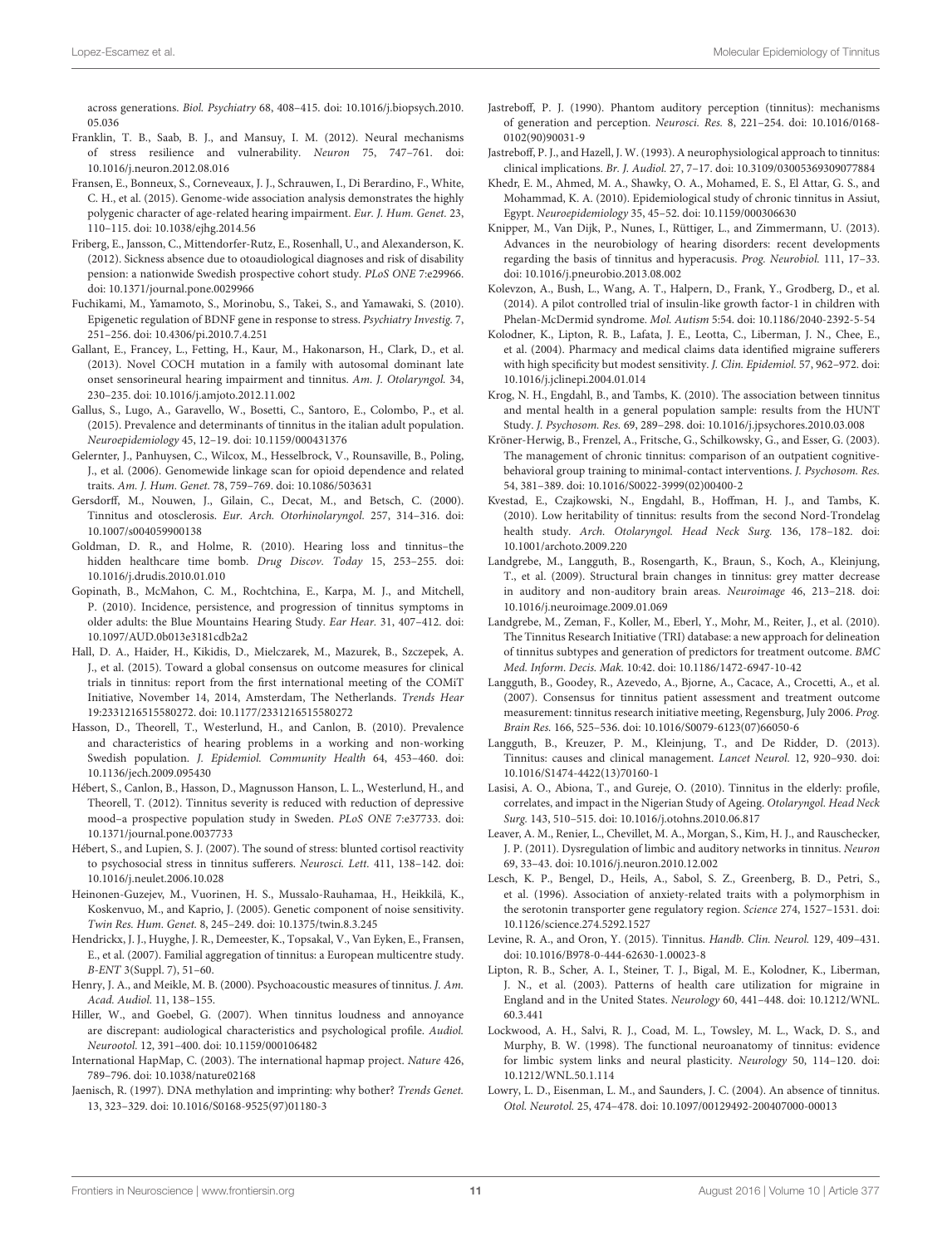- <span id="page-12-28"></span>Mardis, E. R. (2008). Next-generation DNA sequencing methods. Annu. Rev. Genomics Hum. Genet. 9, 387–402. doi: 10.1146/annurev.genom.9.081307. 164359
- <span id="page-12-33"></span>Martín-Sierra, C., Requena, T., Frejo, L., Price, S. D., Gallego-Martinez, A., Batuecas-Caletrio, A., et al. (2016). A novel missense variant in PRKCB segregates low-frequency hearing loss in an autosomal dominant family with Meniere's disease. Hum. Mol. Genet. doi: 10.1093/hmg/ddw183. [Epub ahead of print].
- <span id="page-12-36"></span>Mayer, W., Niveleau, A., Walter, J., Fundele, R., and Haaf, T. (2000). Demethylation of the zygotic paternal genome. Nature 403, 501–502. doi: 10.1038/35000656
- <span id="page-12-39"></span>Mazurek, B., Olze, H., Haupt, H., and Szczepek, A. J. (2010). The more the worse: the grade of noise-induced hearing loss associates with the severity of tinnitus. Int. J. Environ. Res. Public Health 7, 3071–3079. doi: 10.3390/ijerph7083071
- <span id="page-12-6"></span>McCormack, A., Edmondson-Jones, M., Fortnum, H., Dawes, P., Middleton, H., Munro, K. J., et al. (2014). The prevalence of tinnitus and the relationship with neuroticism in a middle-aged UK population. J. Psychosom. Res. 76, 56–60. doi: 10.1016/j.jpsychores.2013.08.018
- <span id="page-12-20"></span>Mertens, G., De Bodt, M., and Van de Heyning, P. (2016). Cochlear implantation as a long-term treatment for ipsilateral incapacitating tinnitus in subjects with unilateral hearing loss up to 10 years. Hear. Res. 331, 1–6. doi: 10.1016/j.heares.2015.09.016
- <span id="page-12-3"></span>Michikawa, T., Nishiwaki, Y., Kikuchi, Y., Saito, H., Mizutari, K., Okamoto, M., et al. (2010). Prevalence and factors associated with tinnitus: a community-based study of Japanese elders. J. Epidemiol. 20, 271–276. doi: 10.2188/jea.JE20090121
- <span id="page-12-25"></span>Mirz, F., Gjedde, A., Sødkilde-Jrgensen, H., and Pedersen, C. B. (2000). Functional brain imaging of tinnitus-like perception induced by aversive auditory stimuli. Neuroreport 11, 633–637. doi: 10.1097/00001756-200002280-00039
- <span id="page-12-18"></span>Moffat, G., Adjout, K., Gallego, S., Thai-Van, H., Collet, L., and Noreña, A. J. (2009). Effects of hearing aid fitting on the perceptual characteristics of tinnitus. Hear. Res. 254, 82–91. doi: 10.1016/j.heares.2009.04.016
- <span id="page-12-40"></span>Moisiadis, V. G., and Matthews, S. G. (2014). Glucocorticoids and fetal programming part 2: mechanisms. Nat. Rev. Endocrinol. 10, 403–411. doi: 10.1038/nrendo.2014.74
- <span id="page-12-26"></span>Mühlau, M., Rauschecker, J. P., Oestreicher, E., Gaser, C., Röttinger, M., Wohlschläger, A. M., et al. (2006). Structural brain changes in tinnitus. Cereb. Cortex 16, 1283–1288. doi: 10.1093/cercor/bhj070
- <span id="page-12-0"></span>Nicolas-Puel, C., Akbaraly, T., Lloyd, R., Berr, C., Uziel, A., Rebillard, G., et al. (2006). Characteristics of tinnitus in a population of 555 patients: specificities of tinnitus induced by noise trauma. Int. Tinnitus J. 12, 64–70.
- <span id="page-12-4"></span>Nondahl, D. M., Cruickshanks, K. J., Wiley, T. L., Klein, B. E., Klein, R., Chappell, R., et al. (2010). The ten-year incidence of tinnitus among older adults. Int. J. Audiol. 49, 580–585. doi: 10.3109/14992021003753508
- <span id="page-12-19"></span>Olze, H., Gräbel, S., Haupt, H., Forster, U., and Mazurek, B. (2012). Extra benefit of a second cochlear implant with respect to health-related quality of life and tinnitus. Otol. Neurotol. 33, 1169–1175. doi: 10.1097/MAO.0b013e3182 5e799f
- <span id="page-12-7"></span>Park, B., Choi, H. G., Lee, H. J., An, S. Y., Kim, S. W., Lee, J. S., et al. (2014). Analysis of the prevalence of and risk factors for tinnitus in a young population. Otol. Neurotol. 35, 1218–1222. doi: 10.1097/mao.0000000000000472
- <span id="page-12-12"></span>Pawelczyk, M., Rajkowska, E., Kotylo, P., Dudarewicz, A., Van Camp, G., and Sliwinska-Kowalska, M. (2012). Analysis of inner ear potassium recycling genes as potential factors associated with tinnitus. Int. J. Occup. Med. Environ. Health 25, 356–364. doi: 10.2478/s13382-012-0061-3
- <span id="page-12-23"></span>Pierzycki, R. H., McNamara, A. J., Hoare, D. J., and Hall, D. A. (2016). Whole scalp resting state EEG of oscillatory brain activity shows no parametric relationship with psychoacoustic and psychosocial assessment of tinnitus: a repeated measures study. Hear. Res. 331, 101–108. doi: 10.1016/j.heares.2015.11.003
- <span id="page-12-31"></span>Price, A. L., Zaitlen, N. A., Reich, D., and Patterson, N. (2010). New approaches to population stratification in genome-wide association studies. Nat. Rev. Genet. 11, 459–463. doi: 10.1038/nrg2813
- <span id="page-12-38"></span>Provenzano, M. J., and Domann, F. E. (2007). A role for epigenetics in hearing: establishment and maintenance of auditory specific gene expression patterns. Hear. Res. 233, 1–13. doi: 10.1016/j.heares.2007.07.002
- <span id="page-12-22"></span>Rauschecker, J. P., Leaver, A. M., and Mühlau, M. (2010). Tuning out the noise: limbic-auditory interactions in tinnitus. Neuron 66, 819–826. doi: 10.1016/j.neuron.2010.04.032
- <span id="page-12-32"></span>Requena, T., Cabrera, S., Martín-Sierra, C., Price, S. D., Lysakowski, A., and Lopez-Escamez, J. A. (2015). Identification of two novel mutations in FAM136A and DTNA genes in autosomal-dominant familial Meniere's disease. Hum. Mol. Genet. 24, 1119–1126. doi: 10.1093/hmg/ddu524
- <span id="page-12-35"></span>Requena, T., Espinosa-Sanchez, J. M., Cabrera, S., Trinidad, G., Soto-Varela, A., Santos-Perez, S., et al. (2014). Familial clustering and genetic heterogeneity in Meniere's disease. Clin. Genet. 85, 245–252. doi: 10.1111/cge.12150
- <span id="page-12-29"></span>Robinson, P. N., Krawitz, P., and Mundlos, S. (2011). Strategies for exome and genome sequence data analysis in disease-gene discovery projects. Clin. Genet. 80, 127–132. doi: 10.1111/j.1399-0004.2011.01713.x
- <span id="page-12-30"></span>Samuels, D. C., Han, L., Li, J., Quanghu, S., Clark, T. A., Shyr, Y., et al. (2013). Finding the lost treasures in exome sequencing data. Trends Genet. 29, 593–599. doi: 10.1016/j.tig.2013.07.006
- <span id="page-12-10"></span>Sand, P. G., Langguth, B., Itzhacki, J., Bauer, A., Geis, S., Cárdenas-Conejo, Z. E., et al. (2012a). Resequencing of the auxiliary GABA(B) receptor subunit gene KCTD12 in chronic tinnitus. Front. Syst. Neurosci. 6:41. doi: 10.3389/fnsys.2012.00041
- <span id="page-12-9"></span>Sand, P. G., Langguth, B., and Kleinjung, T. (2011). Deep resequencing of the voltage-gated potassium channel subunit KCNE3 gene in chronic tinnitus. Behav. Brain Funct. 7:39. doi: 10.1186/1744-9081-7-39
- <span id="page-12-34"></span>Sand, P. G., Langguth, B., Kleinjung, T., and Eichhammer, P. (2007). Genetics of chronic tinnitus. Prog. Brain Res. 166, 159–168. doi: 10.1016/S0079- 6123(07)66014-2
- <span id="page-12-11"></span>Sand, P. G., Langguth, B., Schecklmann, M., and Kleinjung, T. (2012b). GDNF and BDNF gene interplay in chronic tinnitus. Int. J. Mol. Epidemiol. Genet. 3, 245–251. doi: 10.1093/hmg/ddu524
- <span id="page-12-8"></span>Sand, P. G., Luettich, A., Kleinjung, T., Hajak, G., and Langguth, B. (2010). An examination of KCNE1 mutations and common variants in chronic tinnitus. Genes 1, 23–37. doi: 10.3390/genes1010023
- <span id="page-12-27"></span>Sanger, F., Nicklen, S., and Coulson, A. R. (1977). DNA sequencing with chainterminating inhibitors. Proc. Natl. Acad. Sci. U.S.A. 74, 5463–5467. doi: 10.1073/pnas.74.12.5463
- <span id="page-12-16"></span>Schaette, R. (2014). Tinnitus in men, mice (as well as other rodents), and machines. Hear. Res. 311, 63–71. doi: 10.1016/j.heares.2013.12.004
- <span id="page-12-21"></span>Schaette, R., and McAlpine, D. (2011). Tinnitus with a normal audiogram: physiological evidence for hidden hearing loss and computational model. J. Neurosci. 31, 13452–13457. doi: 10.1523/JNEUROSCI.2156-11.2011
- <span id="page-12-15"></span>Schaette, R., Turtle, C., and Munro, K. J. (2012). Reversible induction of phantom auditory sensations through simulated unilateral hearing loss. PLoS ONE 7:e35238. doi: 10.1371/journal.pone.0035238
- <span id="page-12-1"></span>Schecklmann, M., Landgrebe, M., Langguth, B., and Group, T. R. I. D. S. (2014). Phenotypic characteristics of hyperacusis in tinnitus. PLoS ONE 9:e86944. doi: 10.1371/journal.pone.0086944
- <span id="page-12-13"></span>Schwartz, B., Wetzler, S., Swanson, A., and Sung, S. C. (2010). Subtyping of substance use disorders in a high-risk welfare-to-work sample: a latent class analysis. J. Subst. Abuse Treat. 38, 366–374. doi: 10.1016/j.jsat.2010. 03.001
- <span id="page-12-14"></span>Sellgren, C. M., Kegel, M. E., Bergen, S. E., Ekman, C. J., Olsson, S., Larsson, M., et al. (2015). A genome-wide association study of kynurenic acid in cerebrospinal fluid: implications for psychosis and cognitive impairment in bipolar disorder. Mol. Psychiatry. doi: 10.1038/mp.2015.186. [Epub ahead of print].
- <span id="page-12-5"></span>Shargorodsky, J., Curhan, G. C., and Farwell, W. R. (2010). Prevalence and characteristics of tinnitus among US adults. Am. J. Med. 123, 711–718. doi: 10.1016/j.amjmed.2010.02.015
- <span id="page-12-24"></span>Shulman, A. (1995). A final common pathway for tinnitus - the medial temporal lobe system. Int. Tinnitus J. 1, 115–126.
- <span id="page-12-2"></span>Sindhusake, D., Mitchell, P., Newall, P., Golding, M., Rochtchina, E., and Rubin, G. (2003). Prevalence and characteristics of tinnitus in older adults: the blue mountains hearing Study. Int. J. Audiol. 42, 289–294. doi: 10.3109/14992020309078348
- <span id="page-12-17"></span>Sobrinho, P. G., Oliveira, C. A., and Venosa, A. R. (2004). Long-term follow-up of tinnitus in patients with otosclerosis after stapes surgery. Int. Tinnitus J. 10, 197–201.
- <span id="page-12-37"></span>Stankiewicz, A. M., Swiergiel, A. H., and Lisowski, P. (2013). Epigenetics of stress adaptations in the brain. Brain Res. Bull. 98, 76–92. doi: 10.1016/j.brainresbull.2013.07.003